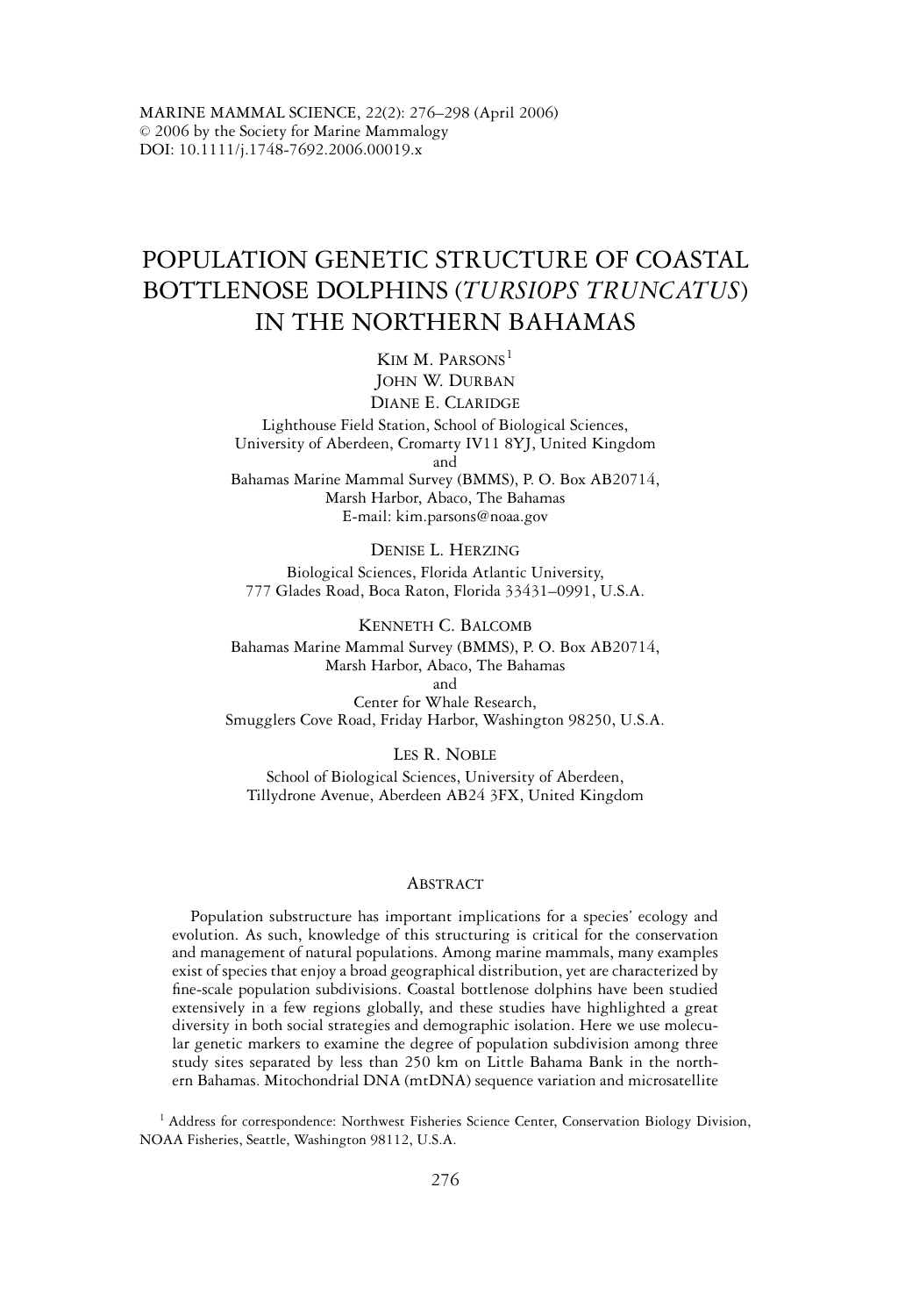genotypes were used to assess partitioning of genetic variance among 56 individually recognized coastal ecotype bottlenose dolphins. Although resolved levels of genetic differentiation suggest gene flow among the three study sites, both nuclear and mitochondrial data indicate a significant degree of subdivision within the Little Bahama Bank population, and sex-based analyses suggest that patterns of dispersal may not be strictly biased toward males. These results corroborate the site fidelity documented through long-term photo-identification studies in the NE Bahamas, and highlight the need to consider independent subpopulation units for the conservation and management of coastal bottlenose dolphins in the Bahamas.

Key words: bottlenose dolphin, *Tursiops truncatus*, population structure, mammal, mtDNA, microsatellites, sex-biased dispersal.

The structuring of species into smaller constituent population units is an important factor that shapes many key demographic and evolutionary processes. As such, characterizing intraspecific population structuring not only provides fundamental information on the ecology and evolution of a species, but also yields information critical to the identification of biologically relevant management or conservation units.

Studies of population genetic structure among marine species have revealed a surprising degree of differentiation despite the lack of obvious physical population boundaries (*e.g.*, Encalada *et al*. 1996, Tolley *et al*. 2001, Ovenden *et al*. 2004, McMillen-Jackson *et al*. 2005). Many cetacean species are particularly inaccessible to field-based, direct examination of geographic structuring, owing to the nature and scale of the marine environment. These logistical constraints are further confounded by long generation times and a lack of understanding of the barriers to gene flow encountered by these highly vagile animals in a seemingly continuous marine habitat (Rosel *et al*. 1995, Avise 1998). Indirect assessment of population structure, according to the partitioning of genetic variation, offers an alternative approach to examining intraspecific population subdivision and patterns of dispersal in marine systems. Consequently, molecular genetic analysis has become an important tool for assessing the levels of population structuring among both coastal and oceanic cetacean species (Rosel *et al*. 1995, Brown-Gladden *et al*. 1997, Walton 1997, Berube *et al*. 1998, Pichler *et al*. 1998, Rosel *et al*. 1999, Escorza-Trevino and Dizon 2000).

Bottlenose dolphins (*Tursiops* sp.) are distributed across a wide range of habitats throughout temperate and tropical waters. Despite their potential for long-distance movements within this broad distribution, significant genetic differentiation has been detected both within ocean basins (Dowling and Brown 1993, Curry and Smith 1997, Natoli *et al*. 2004) and on a microgeographic scale within localized study sites (Krützen *et al.* 2004*b*, Möller and Beheregaray 2004). The structuring detected by molecular genetic surveys supports the site fidelity and stable social organization that has been described for *Tursiops* species through long-term direct observations of recognized individual dolphins (Wells *et al*. 1987, Connor *et al*. 1992, Connor *et al*. 2000). Independent studies in diverse geographic regions have highlighted not only the similarities in population structure among regions, but also the behavioral and ecological plasticity exhibited by *Tursiops* sp.

The northeastern Bahamas presents a unique location for examining the population structuring and dispersal patterns of *Tursiops truncatus.* Here, the coastal form of bottlenose dolphin inhabits the nearshore waters of Little Bahama Bank; a shallow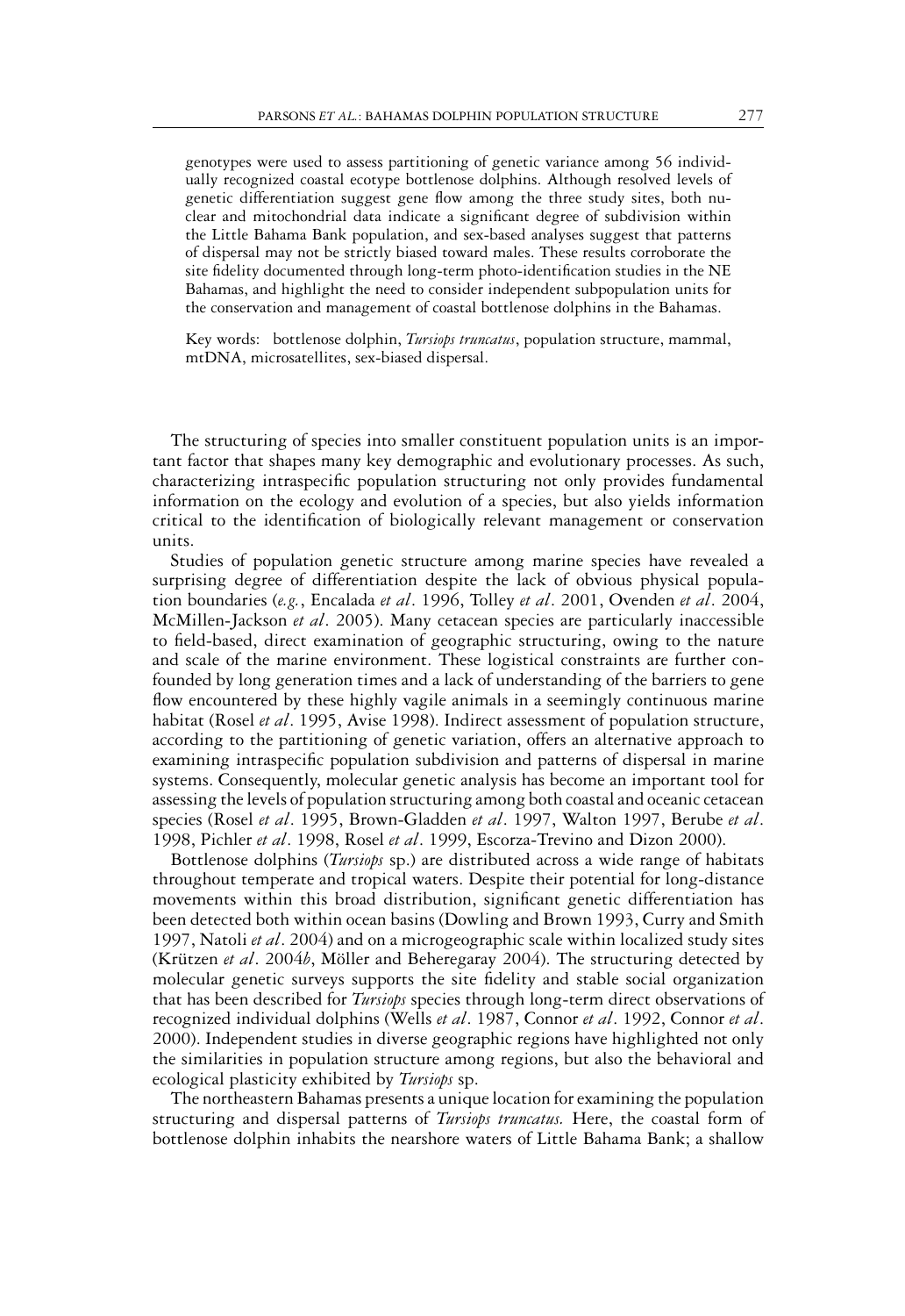

*Figure 1.* Map of the three sampling sites on Little Bahama Bank within the bounds of the 200-m-depth contour. Closed circles indicate sampling locations of  $\geq$  1 sample. EA = east Abaco;  $SA =$  south Abaco;  $WSR =$  White Sand Ridge.

sand bank system (Fig. 1) that is physically isolated from similar coastal habitats by the deep oceanic waters of Providence Channel to the south, and the Gulf Stream to the west. Photographic mark-recapture data sets in both east and south Abaco indicate relatively high degrees of residency among bottlenose dolphins in each site, punctuated by occasional movement of a few individuals between sites (Durban *et al*. 2000; Bahamas Marine Mammal Survey [BMMS], unpublished data). This observed pattern of residency also occurs among animals in a third site, White Sand Ridge off Grand Bahama Island (Rossbach 1997, Rogers *et al*. 2004), suggesting site fidelity and subdivision among the three Little Bahama Bank regions. Nonetheless, undocumented movements and genetic exchange likely occur outside the observations of these studies, requiring additional approaches to assess the degree of biologically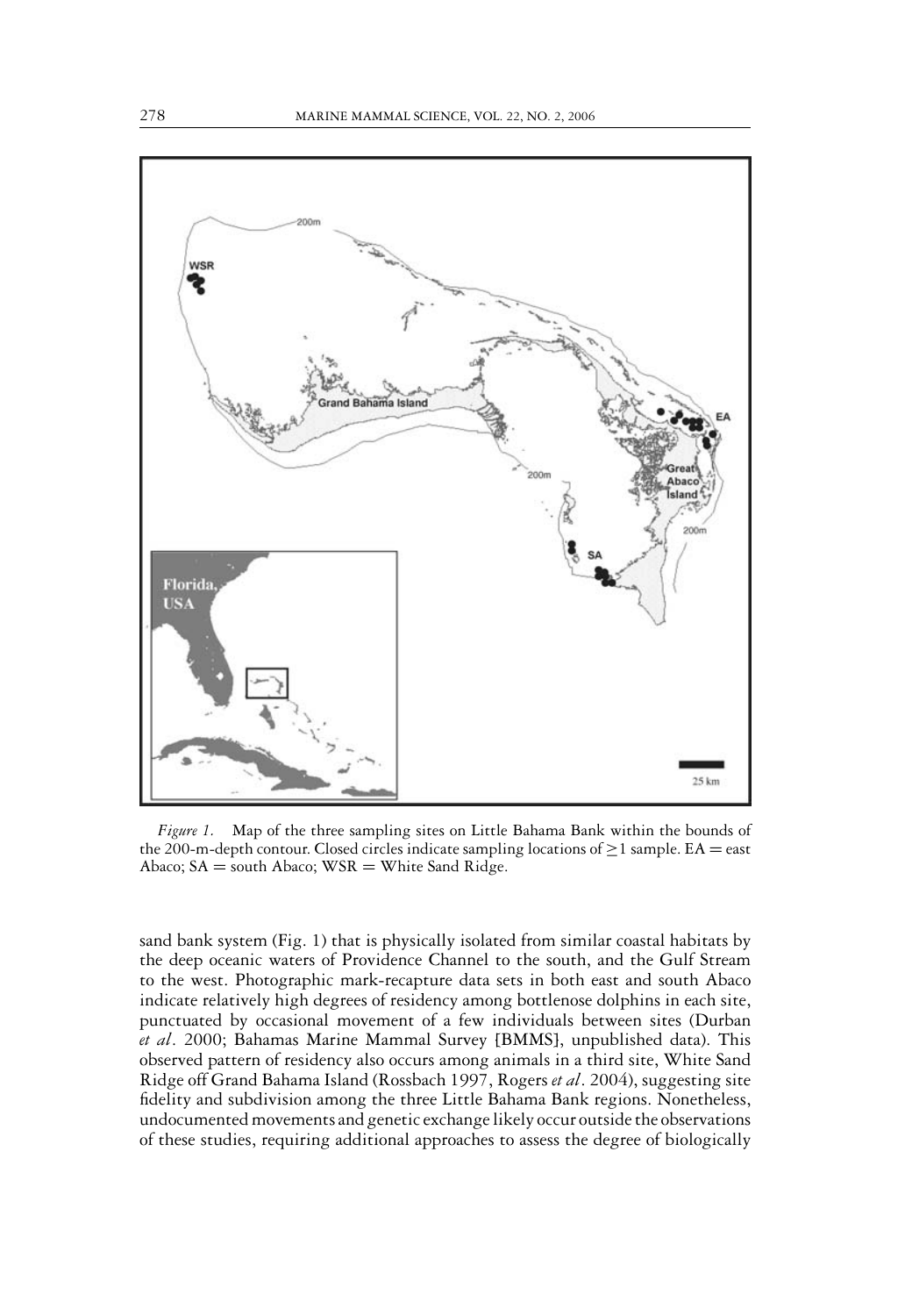significant subdivision and the direction and extent of gene flow. In this study we examine the population structuring of bottlenose dolphins inhabiting the coastal waters on Little Bahama Bank, by incorporating direct information on the rate of intersite movement and individual identifications into an analysis of the geographic distribution of genetic variance, using both mitochondrial DNA (mtDNA) control region and nuclear microsatellite markers.

# **METHODS**

#### *Study Sites and Sample Collection*

Little Bahama Bank is a relatively shallow sand bank with an average water depth less than 7 m, encompassing the islands of Grand Bahama and Great Abaco (approximately  $17,149 \text{ km}^2$ ), in the northern Bahamas (Fig. 1). Boat-based surveys were conducted over four years (1997–2000) between June and October in two primary study sites centered in east (26°33.85′N, 77°04.25′W) and south Abaco (26°00′N, 77◦25 W). During each Abaco encounter, individual bottlenose dolphins were identified photographically by the unique pattern of long-lasting, naturally occurring nicks in their dorsal fins (Würsig and Würsig 1977, Scott et al. 1990). These natural markings allow documentation of the composition of dolphin groups through photo-identification of individual animals. All photographs were graded for quality (based on lighting, focus, distance, and angle), and dolphins in high-quality images were assigned identification numbers with reference to existing photo-ID catalogs (BMMS). All identifications were confirmed by at least two of the authors ( JD, DC, and KP). Dolphins identified during each encounter were compared to catalogs of all bottlenose dolphins previously photographed in the NE Bahamas, providing a record of the resighting of individuals within and between sites.

Samples of skin or feces were collected from photographically identified individual animals for genetic analyses during the 1998–2000 field seasons. Skin samples were obtained from free-swimming dolphins using a lightweight remote biopsy technique (Barrett-Lennard *et al*. 1996, Parsons*et al*. 2003*a*), and samples of sinking fecal matter were retrieved from the water column using the method described by Parsons (2001). Genetic sampling efforts concentrated in the two Abaco sites, were supplemented by opportunistic fecal sampling at a third site, White Sand Ridge, northwest of Grand Bahama Island during June–July 1999 and July–August 2000 (Fig. 1). In addition, blood samples from nine captive bottlenose dolphins were collected by veterinary personnel during routine husbandry practices at a captive dolphin facility in the Bahamas. Six of the captive dolphins were wild-caught in the east Abaco study area and were included in the population structure analyses.

#### *DNA Extraction and mtDNA Control Region Sequencing*

Total genomic DNA was extracted from blood and tissue samples using standard phenol/chloroform extraction protocols (Sambrook *et al*. 1989). DNA was extracted from fecal samples using the guanidine thiocyanate (GITC)/diatomaceous earth/vectaspin method described by Parsons *et al*. (1999). Particular caution was exercised in the extraction of DNA from fecal samples to guard against sample contamination. Both laboratory working surfaces and all equipment were sterilized prior to extractions, all metal instruments were wiped with ethanol and flamed, and disposable filter-tipped pipettes were used during all stages of fecal DNA extractions.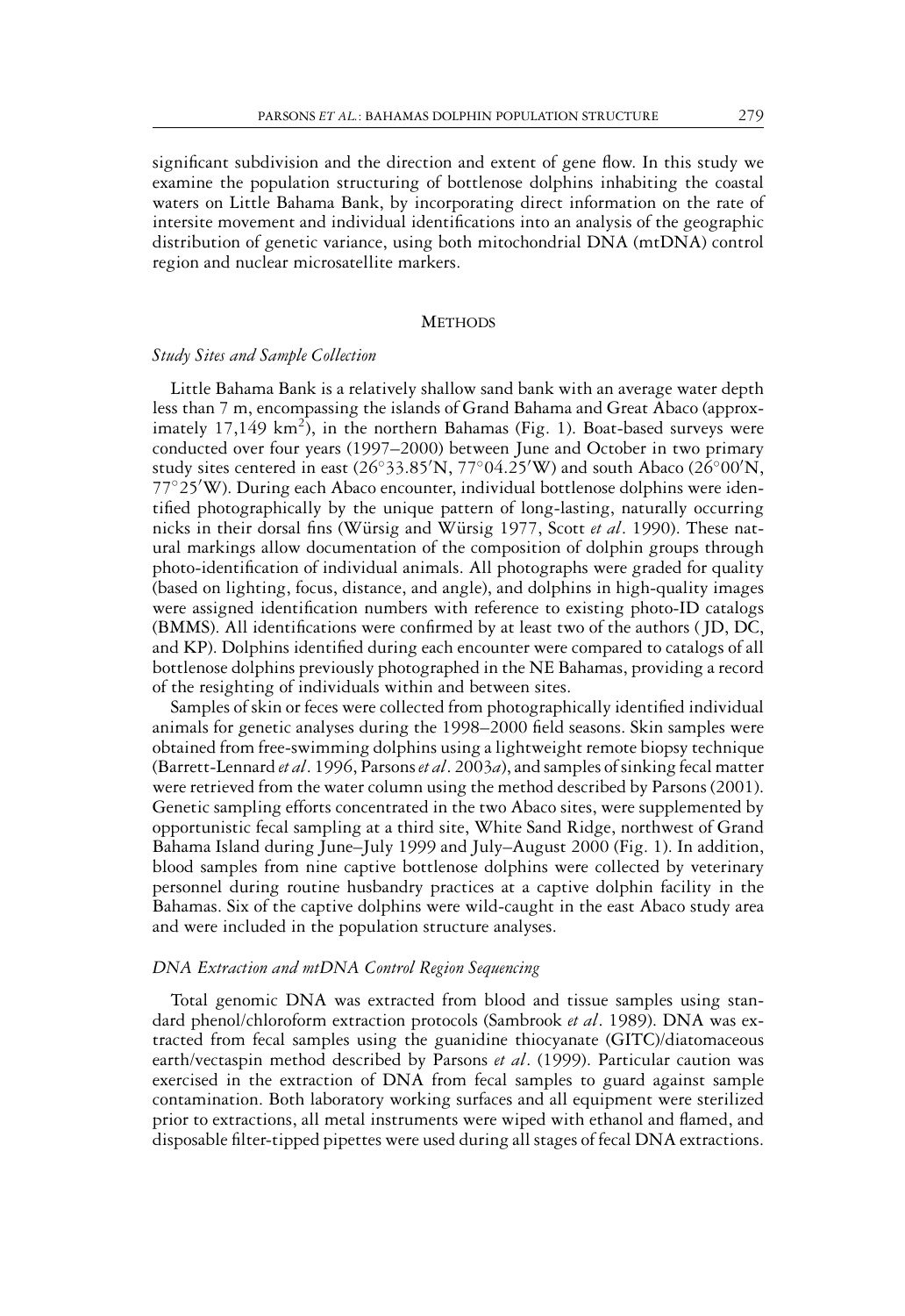Primers L15926<sup>∗</sup> (Eggert *et al*. 1998) and H16498 (Rosel *et al*. 1995) were used to amplify a 483-bp mitochondrial fragment encompassing the highly polymorphic, 5' section of the control region (Hoelzel *et al.* 1998) using the polymerase chain reaction (PCR) conditions in Parsons *et al*. (1999). PCR products were purified using QIAquick PCR purification columns (Qiagen) and sequenced on an ABI 377 automated DNA sequencer using the BigDye sequencing kits (PE Biosystems) according to the manufacturer's instructions. PCR products from a random selection of samples, as well as those that revealed any sequence ambiguity, were sequenced in both directions to ensure accurate sequence determination.

To avoid potential biases due to the presence of first-order relatives, samples from one calf whose mother was also in the sample set was excluded from all population genetic analyses. One mother-offspring pair was included in the data set because they were sampled in two different study sites and represented a potential dispersal event.

# *Microsatellite Typing and Molecular Sex Determination*

Skin, fecal, and blood samples were genotyped at 17 polymorphic di and tetranucleotide repeat cetacean microsatellite loci (EV14a, EV37a [Valsecchi and Amos 1996]; GATA098 [Palsbøll *et al*. 1997]; D08, D14, D22, D28, [Shinohara *et al*. 1997]; TexVet5, TexVet7 [Rooney *et al*. 1999]; DlrFCB1, DlrFCB2, DlrFCB4, DlrFCB5 [Buchanan *et al*. 1996]; KWM1b, KWM2a, KWM9b, KWM12a [Hoelzel *et al*. 1998]) following the PCR conditions specified in Parsons *et al*. (2003*b*). Alleles were amplified using a PCR containing  $[\gamma^{-32}P]$ -dATP labeled forward primers, separated by electrophoresis on 6% denaturing polyacrylamide gels, and visualized by autoradiography. Allele size was determined with reference to a simultaneously run M13mp8 DNA sequence ladder in every gel. Negative control reactions containing no genomic DNA were included in every set of amplifications to enable detection of contamination, and some samples were genotyped and electrophoresed multiple times to serve as positive controls and facilitate consistent allele sizing across gels.

The multiple-tubes genotyping method was employed to obtain accurate genotypes from fecal-derived DNA (Taberlet*et al*. 1996, Parsons 2001). Every fecal sample was screened for an average of four independent PCRs per locus, providing greater than 98% probability of deriving an accurate genotype (Parsons 2001), and all PCRs were performed using the same DNA extract. Multiple, conflicting heterozygous genotypes were never obtained from fecal samples, nor were multiple homozygous genotypes, suggesting that false alleles and allelic dropout were not prevalent in our data set. Genotyping problems encountered with fecal samples were limited to alleles that were difficult to score due to lack of sufficient amplified product, or samples that failed to amplify at a particular locus. Both of these potential errors were addressed by repeating the PCR in question. If repeated PCR still failed to produce a clear genotype, the individual in question was recorded as having an unknown genotype for that particular locus.

Sex was determined by co-amplification of a 147-bp fragment of the male-specific SRY gene (Richard *et al*. 1994) and a 211-bp microsatellite locus (EV37; Valsecchi and Amos 1996). This multiplexed PCR protocol guarded against erroneous female assignment due to general PCR failure by generating an internal positive control. Amplification reactions (10  $\mu$ L) contained 0.5  $\mu$ M of the SRY primers and 0.25  $\mu$ M of the EV37 (Parsons *et al*. 2003*b*). PCR products were electrophoresed on a 2% agarose gel containing ethidium bromide, and visualized under ultraviolet light.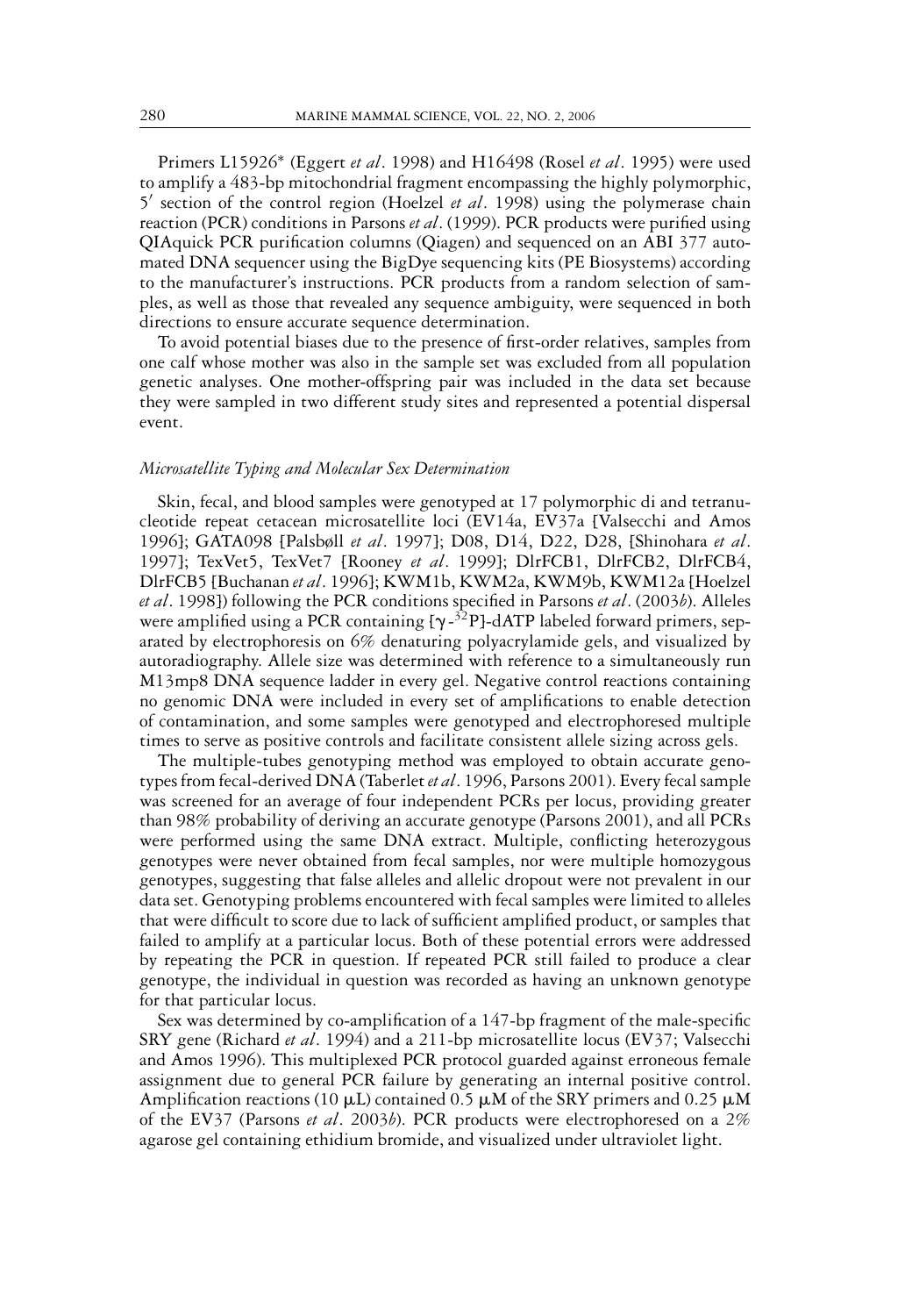# *Assessment of mtDNA Population Genetic Structure*

CLUSTAL V (Higgins *et al*. 1992) was used to align multiple sequences, identify polymorphic nucleotide sites, and assign haplotypes. Nucleotide and haplotypic diversities were estimated from the mtDNA control region data for each of the three sampled regions according to Nei (1987) using the program DNASP version 3.0 (Rozas and Rozas 1999). Minimum-spanning networks were generated to infer the relationships among the haplotypes using both ARLEQUIN v.2, and the median-joining algorithm (Bandelt *et al*. 1999), implemented in NETWORK (http://www.fluxusengineering.com).

Geographic structuring of mtDNA variation was assessed using an analysis of molecular variance (AMOVA; Excoffier *et al*. 1992) performed for all individuals, and for each sex separately, using ARLEQUIN v.2 (Schneider *et al.* 2000). Pairwise  $F_{ST}$ values for haplotype frequencies alone, and  $\phi_{ST}$  values incorporating Tamura-Nei's model of sequence mutation ( $\alpha = 0.50$ ), were estimated. The significance of fixation indices was determined by comparing observed values to the null distribution of the test statistic generated by randomly permuting mtDNA haplotypes among the populations 10,000 times. White Sand Ridge samples were excluded from both the estimation of pairwise genetic differentiation, and the sex-specific analyses because of the limited sample size.

#### *Assessment of Nuclear Population Genetic Structure*

The program GENEPOP 3.1c (Raymond and Rousset 1995) was used to test for deviations from Hardy-Weinberg equilibrium (HWE) and linkage disequilibrium between all pairs of loci. Sequential Bonferroni correction (Rice 1989) was applied to adjust the significance levels for multiple tests.

The degree of genetic differentiation among the three sampling sites was quantified using standard fixation indices. Wright's  $F_{ST}$  was estimated from the microsatellite data using Weir and Cockerham's (1984)  $\theta$  estimator, based on the infinite alleles model (IAM), using the program ARLEQUIN v.2. However, microsatellites are thought to evolve according to a stepwise model of mutation (SMM; Slatkin 1995, Goodman 1998), and therefore Slatkin's  $R_{ST}$ , accounting for differences in both sample size and allele size variance between loci, was estimated by  $\rho$  using the program RSTCALC (Goodman 1997). Both  $\theta$  and  $\rho$  were calculated for the total data set, and for each sex separately, and significance was evaluated by randomly permuting genotypes among samples ( $n = 10,000$ ). As with the analyses of mtDNA data, White Sand Ridge data was excluded, from the pairwise nuclear genetic differentiation, from the sex-specific analyses because of limited sample size, and from the estimation of  $\rho$ .

Multilocus microsatellite data were used to calculate pairwise relatedness for each site separately, using Lynch and Ritland's (1999) regression-based estimator (as in Parsons*et al*. 2003*b*). The validity of this metric was assessed by estimating relatedness for six pairs of known first-order relatives using genotyping data from both wild Abaco dolphins and captive dolphins. Differences in intrasexual relatedness between sexes, and within and among the Abaco sites were examined using the randomization resampling technique (10,000 permutations) implemented in RESAMPLING PROCEDURES v1.3 (http://www.uvm.edu/∼dhowell/StatPages/Resampling/Resampling.html).

We also used a Bayesian model-based clustering approach (Luikart and England 1999, Pritchard *et al*. 2000, Eldridge *et al*. 2001) to assess structuring and identify potential migrants within the sampled Little Bahama Bank population. Given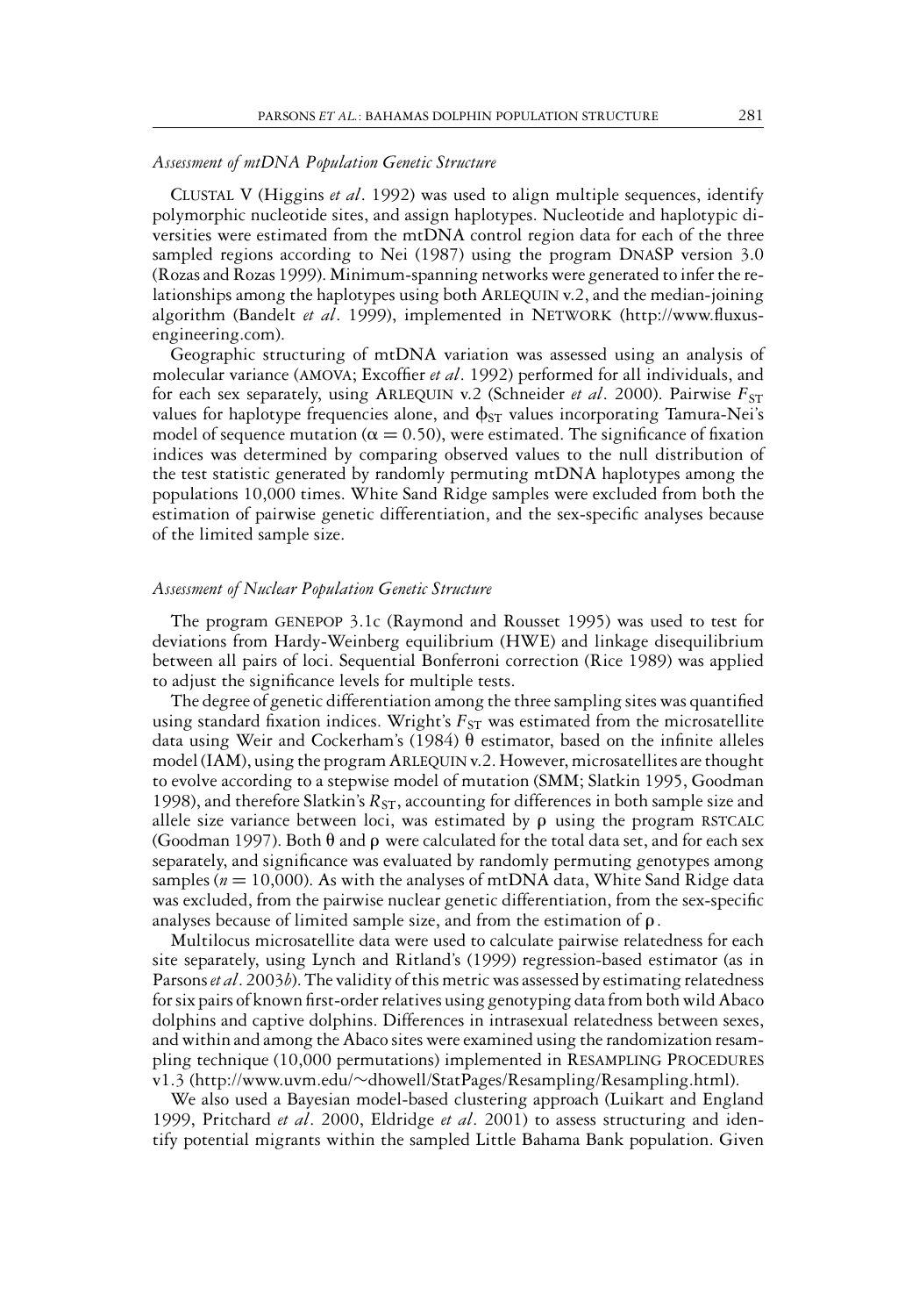the microsatellite data, this model attempts to assign individuals to subpopulations on the basis of their genotypes, while simultaneously estimating the allele frequencies that define each of these population units. Moreover, this method allows us to incorporate population information derived from direct photo-identification data, and test the validity of our subjective definitions of subpopulations. The Bayesian clustering method was implemented using the program STRUCTURE (Pritchard *et al*. 2000), which applies Markov Chain Monte Carlo (MCMC) methods to estimate these probabilities from the model.

To provide estimates in the form of direct probability distributions, Bayesian methods require prior probability distributions to be assigned to each of the unknown parameters being estimated (Gelman *et al*. 1995). The number of subpopulations (*K*) represented by the samples is a user-specified prior, here we tested the fit of models for each value of  $K(1-5)$  through a series of three to five independent MCMC runs during which data was collected for  $10^6$  iterations following a burn-in period of 50,000 iterations. Estimated values of Pr(*X*|*K*), where *X* is the observed genotype data and *K* is the number of clusters, or subpopulations, were generated for all values of *K*. From these data, the corresponding values of Pr (*K*|*X*) were calculated assuming a uniform prior on *K* (Pritchard *et al*. 2000) using the following equation:

$$
Pr(K_i|X) = \exp(Ln P(X|K_i)) / \sum_{K=1-5} (\exp[Ln P(X|K_i)]).
$$

In addition to providing an overall probability of model fit for each *K,* STRUCTURE also estimates the probabilities of cluster membership for each individual dolphin, and facilitates the incorporation of prior information on the sampling location of individual dolphins. Incorporating geographic information in the model improves the accuracy of assigning individuals to clusters and improves the overall estimate of model fit (Pritchard *et al*. 2000). As suggested by Pritchard *et al*. (2000), the first set of models (Model I) fit to the data did not include geographic information (*i.e.*, the study site identity for each sample), to examine the clustering of individuals without the subjective definition of a population unit. The subsequent STRUCTURE models incorporating geographic information (Model II and III) were parameterized by two different values of *v,* the probability that an individual is an immigrant to the population being considered. In one model set, v was empirically estimated as the number of dolphins known to have moved between the two Abaco sampling locations  $(n = 6)$  as a proportion of the total number of different animals photo-documented in both of the sites between 1997 and 2000 ( $v = 0.02$ ). To account for undocumented movements that may result in an underestimate of  $v$ , and to examine the sensitivity of the model to the choice of v, model fit was examined for  $v = 0.05$  in the third model set. All of the above models were fit to the complete data set, as well as data for the two Abaco sites only, to explore the effect of the presence of sparse data from White Sand Ridge on model fit.

#### RESULTS

#### *Dolphin Encounters and Sample Collection*

All dolphin encounters were documented through high-quality identification photographs of every dolphin present in each group. Between 1997 and 2000, 148 individual dolphins were encountered in east Abaco, and 99 different dolphins were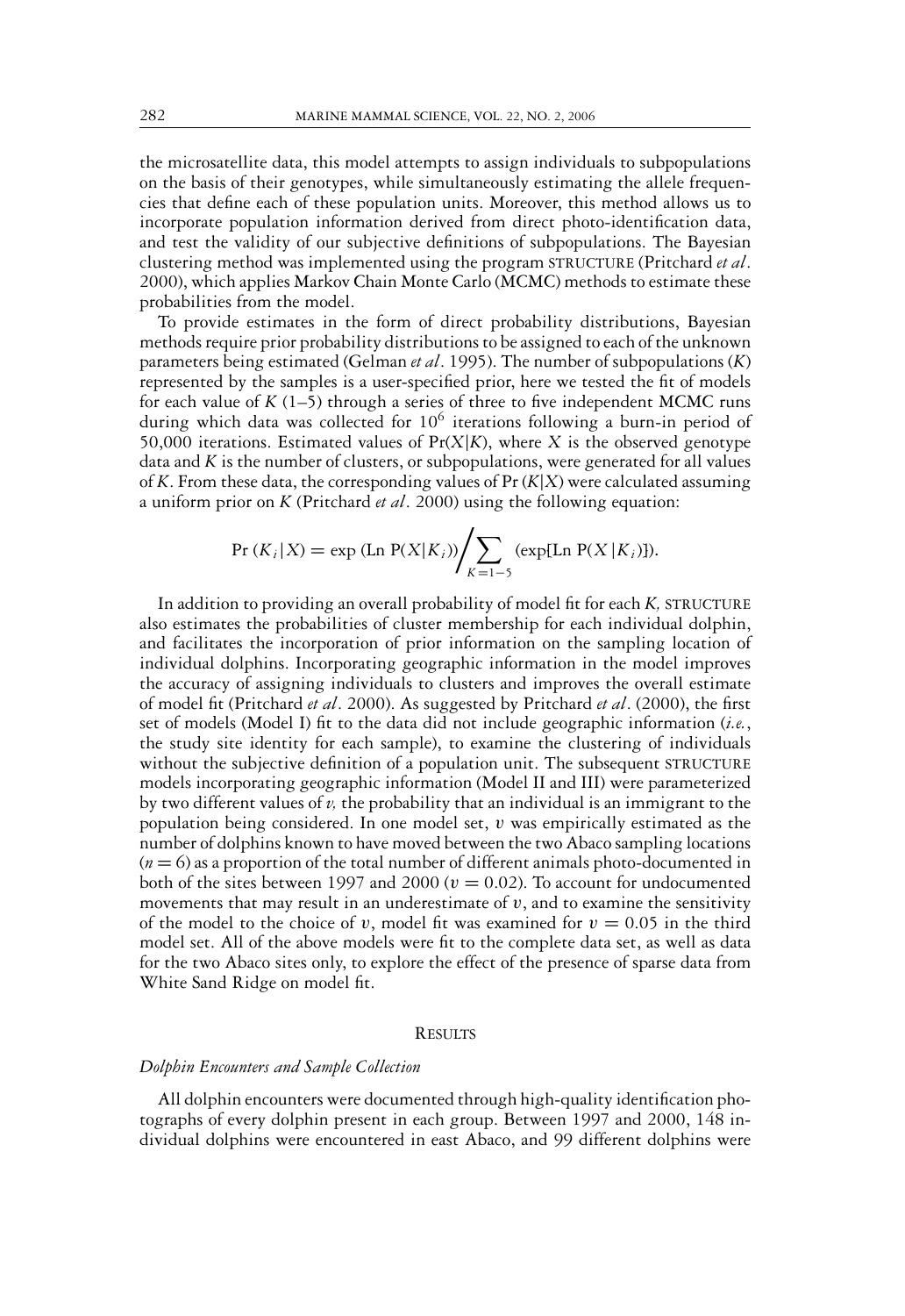|                 | <i>Table 1.</i> Summary statistics of photo-identification sighting data for bottlenose dolphins |  |  |
|-----------------|--------------------------------------------------------------------------------------------------|--|--|
|                 | in Abaco, Bahamas, for data collected during 1997–2000. Standard deviations are presented        |  |  |
| in parentheses. |                                                                                                  |  |  |

| Bottlenose dolphins                      | East Abaco          | South Abaco           |
|------------------------------------------|---------------------|-----------------------|
| Number of individuals identified         | 148                 | 99                    |
| Number identified in first survey year   | 31                  | 52                    |
| Number encountered in both 1997 and 2000 | 13 (41.94%)         | 26(50%)               |
| Mean number of years encountered         | $1.80 \ (\pm 0.94)$ | $1.89 \, (\pm 1.25)$  |
| Average number seen in one survey year   | $66.25 (\pm 41.32)$ | $46.75 \ (\pm 10.78)$ |

encountered in south Abaco (Table 1). Of these 247 dolphins, six individuals (three females, one male, two sex unknown) that were originally encountered in east Abaco were subsequently photo-documented in south Abaco. These rare movements appeared to be transitory, as the animals did not remain in the south Abaco study area for prolonged periods, and three of the six have been subsequently resighted in east Abaco. In general, dolphins displayed considerable site fidelity. Most individuals were encountered in multiple years, and almost half of the individuals encountered during the first year of the study (1997) were also encountered in 2000 (Table 1).

During the study, 25 skin samples, 52 fecal samples, and 9 blood samples were collected. Samples could be assigned to individually identified dolphins for every biopsy sample, and 84% of fecal samples collected in Abaco. Duplicate fecal samples for which dolphin identity could not be ascertained at the time of collection were identified through direct comparison of mtDNA control region sequences, multilocus nuclear genotypes and molecular sex markers. After removing duplicate  $(n = 17)$  and unamplifiable  $(n = 8)$  fecal samples, tissue samples from 58 different bottlenose dolphins (47% of the average number of animals seen in a survey year; Table 1) were represented.

#### *Mitochondrial Control Region Sequences*

Multiple sequence alignment revealed 31 variable sites over 445 bp, defining 11 mtDNA control region haplotypes (Table 2). Three haplotypes (HAP-A, HAP-B and HAP-D) occurred in both east and south Abaco. However, none of the White Sand Ridge haplotypes was identified among the samples from either east Abaco or south Abaco, such that no haplotype occurred in all three geographic sites. A BLAST search of the 11 Bahamas *Tursiops truncatus* control region sequences on Genbank revealed a potential match of HapD with a published coastal *T. truncatus* sequence from the Gulf of Mexico (accession AY962620; Natoli *et al*. 2004). However, this match is equivocal because the published sequence is only 296 bases long, and 10 of the 31 variable sites identified among our 11 bottlenose dolphin haplotypes lie outside the span of this published sequence. We also identified potential sequence matches between our HapG and the western North Atlantic coastal haplotype WNACc, and between BAHk and three of our haplotypes (HapA, HapB, and HapF) when aligning our sequences with published sequences (Hoelzel 1998, Natoli *et al*. 2004). However, all of these matches are based on comparison of only 296 out of our 445 bp. Therefore, while these potential matches clearly indicate a high degree of sequence similarity, we cannot unequivocally confirm sequence identity with the published sequences.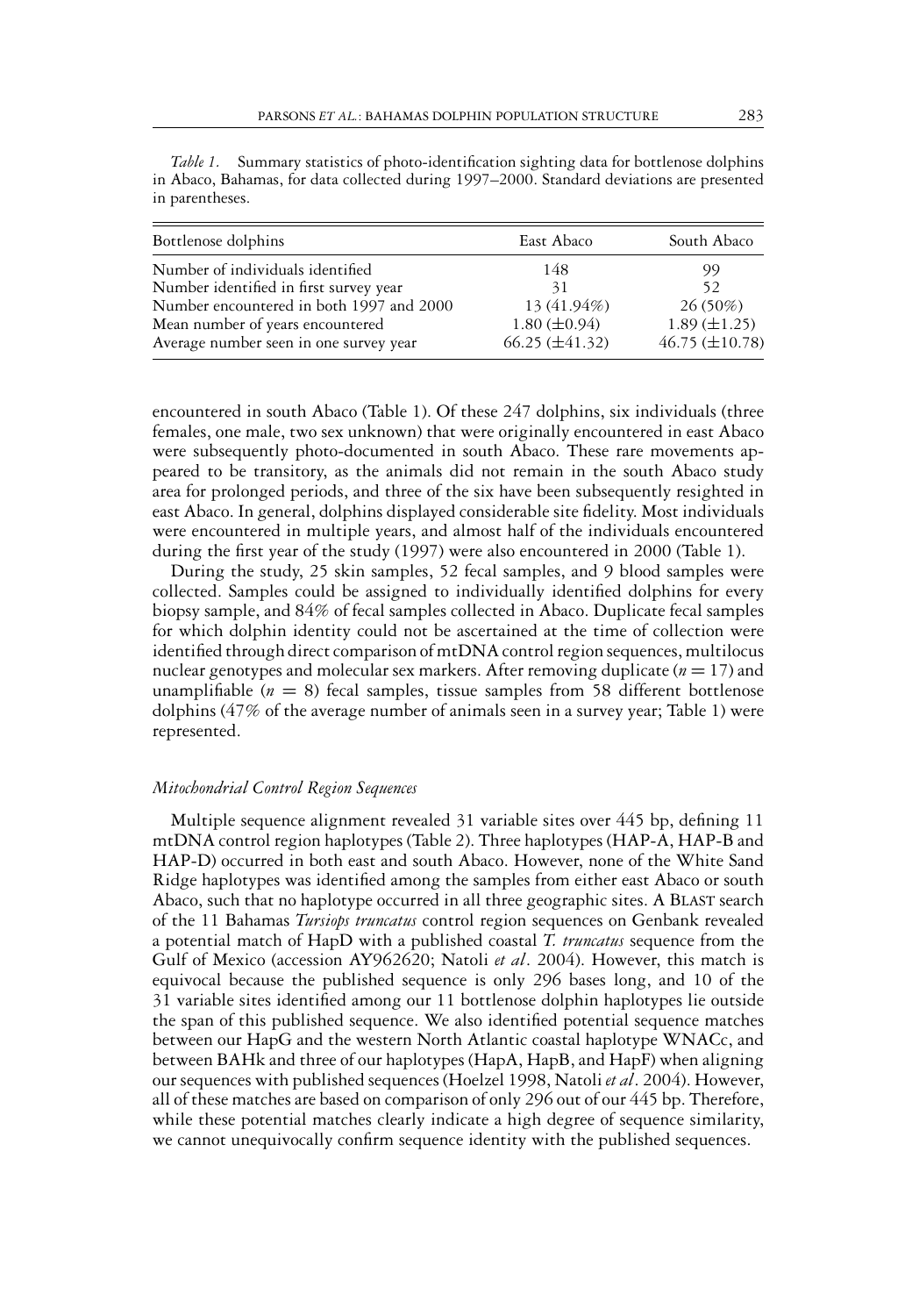| al control region sequences for bottlenose dolphins in the NE Bahamas. Polymorphic nucleotide sites defining the 11 mtDNA | and their occurrence in each of the three sampling locations (EA = east Abaco; WSR = White Sand Ridge; SA = south | ndicate nucleotide bases identical to the first sequence. Position 1 in the alignment below corresponds to the first guanine | AAAAAG-3' at the start of the cetacean control region (Hoelzel et al. 1991). |
|---------------------------------------------------------------------------------------------------------------------------|-------------------------------------------------------------------------------------------------------------------|------------------------------------------------------------------------------------------------------------------------------|------------------------------------------------------------------------------|
|                                                                                                                           |                                                                                                                   |                                                                                                                              |                                                                              |
|                                                                                                                           |                                                                                                                   |                                                                                                                              |                                                                              |
|                                                                                                                           |                                                                                                                   |                                                                                                                              |                                                                              |
|                                                                                                                           |                                                                                                                   |                                                                                                                              |                                                                              |
|                                                                                                                           |                                                                                                                   |                                                                                                                              |                                                                              |
|                                                                                                                           |                                                                                                                   |                                                                                                                              |                                                                              |
|                                                                                                                           |                                                                                                                   |                                                                                                                              |                                                                              |
|                                                                                                                           |                                                                                                                   |                                                                                                                              |                                                                              |
|                                                                                                                           |                                                                                                                   |                                                                                                                              |                                                                              |
|                                                                                                                           |                                                                                                                   |                                                                                                                              |                                                                              |
| $\frac{1}{2}$                                                                                                             |                                                                                                                   |                                                                                                                              |                                                                              |
|                                                                                                                           |                                                                                                                   |                                                                                                                              |                                                                              |
|                                                                                                                           | remon hank                                                                                                        | baco) are shown. De                                                                                                          | ase in the sequence 5'-C                                                     |
|                                                                                                                           |                                                                                                                   |                                                                                                                              |                                                                              |
|                                                                                                                           |                                                                                                                   |                                                                                                                              |                                                                              |

|                                                                                                                      |                                                                                                                                                                                                                                                                                                          |                                                                                                                               |                                                | Genbank         |    |     |                        |
|----------------------------------------------------------------------------------------------------------------------|----------------------------------------------------------------------------------------------------------------------------------------------------------------------------------------------------------------------------------------------------------------------------------------------------------|-------------------------------------------------------------------------------------------------------------------------------|------------------------------------------------|-----------------|----|-----|------------------------|
|                                                                                                                      |                                                                                                                                                                                                                                                                                                          | Variable site number                                                                                                          |                                                | accession no.   | EA | WSR | $\mathsf{S}\mathsf{A}$ |
|                                                                                                                      | 111111                                                                                                                                                                                                                                                                                                   | 1222222222                                                                                                                    | 2333333333                                     |                 |    |     |                        |
|                                                                                                                      |                                                                                                                                                                                                                                                                                                          | 9046778889                                                                                                                    | 9022225779                                     |                 |    |     |                        |
|                                                                                                                      |                                                                                                                                                                                                                                                                                                          | 3555480230                                                                                                                    | 4345697042                                     |                 |    |     |                        |
|                                                                                                                      |                                                                                                                                                                                                                                                                                                          | ATCCTTCTCA                                                                                                                    | CAGATCCTCT                                     | AF155162        |    |     |                        |
|                                                                                                                      |                                                                                                                                                                                                                                                                                                          | $\frac{1}{2}$ , $\frac{1}{2}$ , $\frac{1}{2}$ , $\frac{1}{2}$ , $\frac{1}{2}$ , $\frac{1}{2}$ , $\frac{1}{2}$ , $\frac{1}{2}$ | AC                                             | AF378176        |    |     |                        |
| HapA.tr72<br>HapB.Tr48<br>HapD.Tr65<br>HapE.Fc50<br>HapE.Fc52<br>HapE.Tr514<br>HapE.Tr520<br>HapE.Tr620<br>HapE.Fc83 |                                                                                                                                                                                                                                                                                                          | $\vdots$                                                                                                                      | $\mathbf{A} \cdot \mathbf{I} \cdot \mathbf{A}$ | AF378177        |    |     |                        |
|                                                                                                                      |                                                                                                                                                                                                                                                                                                          |                                                                                                                               | .                                              | AF378178        |    |     |                        |
|                                                                                                                      |                                                                                                                                                                                                                                                                                                          | .                                                                                                                             |                                                | <b>PQ118180</b> |    |     |                        |
|                                                                                                                      |                                                                                                                                                                                                                                                                                                          | $G \cdot \cdot G$                                                                                                             | $GA. C. \ldots$                                | <b>DQ11818</b>  |    |     |                        |
|                                                                                                                      |                                                                                                                                                                                                                                                                                                          |                                                                                                                               | $GA. \ldots$                                   | AF155161        |    |     |                        |
|                                                                                                                      |                                                                                                                                                                                                                                                                                                          | $\begin{array}{c} \vdots \\ \vdots \\ \vdots \\ \vdots \end{array}$                                                           | $AG. \ldots$                                   | AF155160        |    |     |                        |
|                                                                                                                      | $-3$<br>$-3$<br>$-3$<br>$-3$<br>$-3$<br>$-3$<br>$-3$<br>$-3$<br>$-3$<br>$-3$<br>$-3$<br>$-3$<br>$-3$<br>$-3$<br>$-3$<br>$-3$<br>$-3$<br>$-3$<br>$-3$<br>$-3$<br>$-3$<br>$-3$<br>$-3$<br>$-3$<br>$-3$<br>$-3$<br>$-3$<br>$-3$<br>$-3$<br>$-3$<br>$-3$<br>$-3$<br>$-3$<br>$-3$<br>$-3$<br>$-3$<br>$-3$<br> | CTA-CTC.                                                                                                                      | GA. TC . C                                     | <b>OQ118182</b> |    |     |                        |
|                                                                                                                      |                                                                                                                                                                                                                                                                                                          | $\begin{array}{c} \vdots \\ \vdots \\ \vdots \\ \vdots \end{array}$                                                           | $\ddot{A} \cdots \ddot{A}$                     | <b>OQ118183</b> |    |     |                        |
| LapM Fc85                                                                                                            |                                                                                                                                                                                                                                                                                                          | CTA-CTCT.                                                                                                                     | IGA. TT. C                                     | <b>DQ118184</b> |    |     |                        |
|                                                                                                                      |                                                                                                                                                                                                                                                                                                          |                                                                                                                               |                                                |                 |    |     |                        |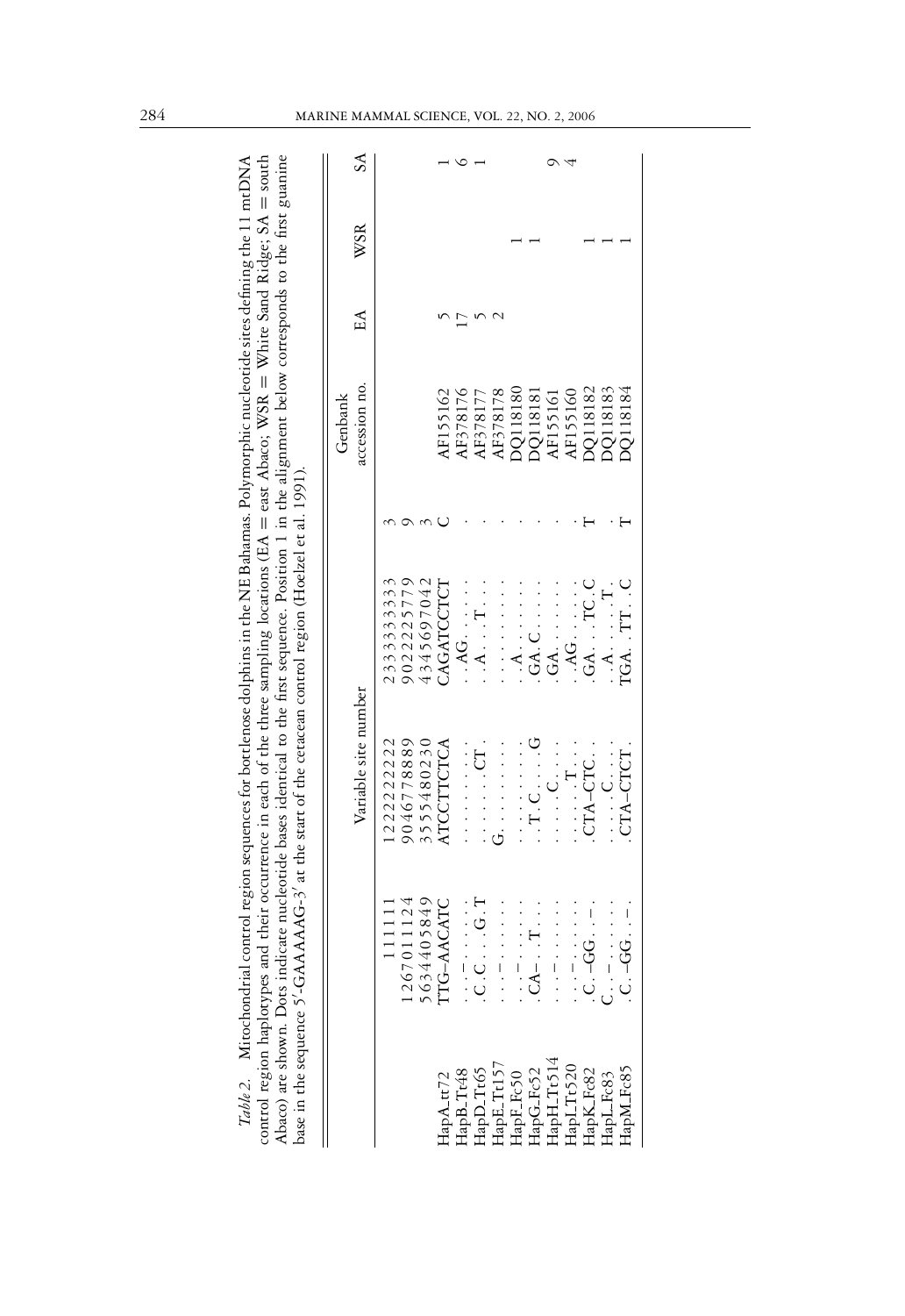

*Figure 2.* Minimum spanning network of the 11 *Tursiops truncatus* mitochondrial DNA haplotypes found in the NE Bahamas. Solid black circles indicate intermediate ancestral haplotypes, node size is approximately proportional to the number of individuals identified with that haplotype.

Two insertion-deletions (indels) located at positions 124 and 274 differentiated the White Sand Ridge haplotypes K and M from all others. The minimum spanning networks generated by both ARLEQUIN and NETWORK were identical in their topology, and therefore, only the latter is presented (Fig. 2). This network suggests the presence of two different clusters, and supports the division indicated by the indels necessary for alignment of the 11 mitochondrial control region sequences. In fact, alignment of HapK and HapM sequences with those from over 800 *T. truncatus* dolphins of known ecotype (data not shown) indicates that these two dolphins likely belong to the "offshore" or pelagic bottlenose dolphin ecotype.<sup>2</sup> Species designation

<sup>2</sup> Personal communication from P. Rosel, NOAA Fisheries, Southeast Fisheries Science Center, March 2005.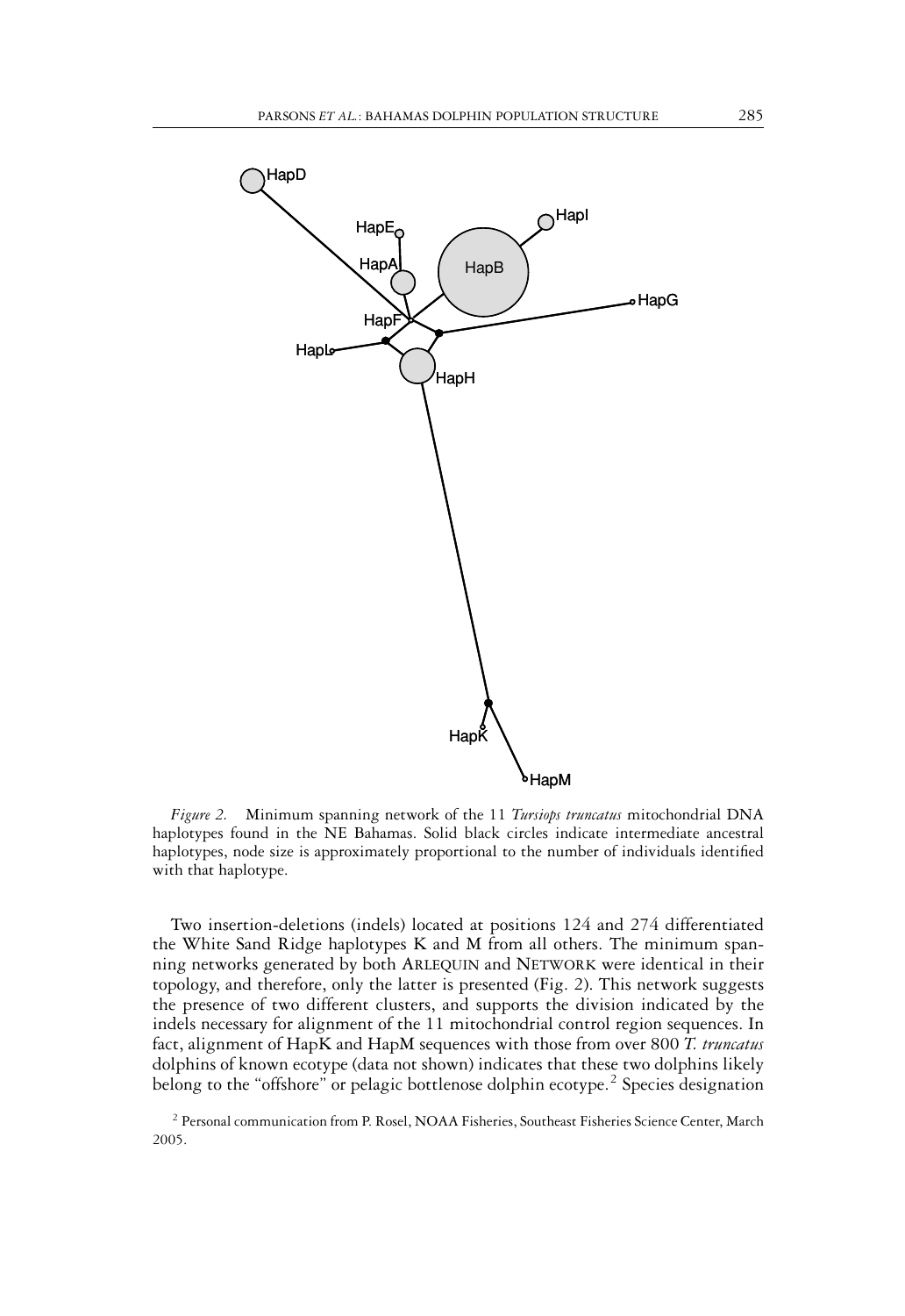and taxonomic status within the genus *Tursiops* remains somewhat uncertain, however, a clear separation has been demonstrated between the "coastal" and "offshore" ecotypes (Hoelzel *et al*. 1998, Natoli *et al*. 2004). As such, all genetic data from the two likely "offshore" dolphins were excluded from the population genetic structure analyses. The results presented hereafter are based on the analysis of genetic data from 55 dolphins that were known to belong to the "coastal" ecotype, after the removal of one calf from a mother-offspring pair.

Across all samples, nucleotide diversity was  $0.0066$  (SD = 0.004) and haplotype diversity was  $0.763$  (SD = 0.046). Both measures of mitochondrial genetic diversity were greatest in the White Sand Ridge sample, where each of the three inshore ecotype dolphins possessed a unique mtDNA haplotype (Table 3). Analysis of molecular variance indicated a significant amount of structure among the three sampled regions on Little Bahama Bank, based on both haplotype frequency alone ( $F_{ST} = 0.192, P <$ 0.0001), and with genetic distance between mtDNA haplotypes incorporated ( $\phi_{ST}$  = 0.162,  $P < 0.003$ ). All pairwise comparisons among the three sites also indicated a significant degree of structuring for  $F_{ST}$ , however, population differentiation between the Abaco sites and White Sand Ridge was not statistically significant for  $\phi_{ST}$ (Table 4).

# *Microsatellite Diversity and Geographic Structuring*

Unambiguous genotypes were obtained for all samples at  $12-17$  (mean  $= 16$ ) microsatellite loci. The number of alleles resolved at each locus ranged from two to nine with a mean of 5.12 (Table 3), and microsatellite variation within sample regions was moderately high, with  $H<sub>O</sub>$  values ranging from 0.563 to 0.638 (Table 3). Examination of microsatellite genotypic data across loci and across populations did not reveal any significant deviations from Hardy-Weinberg expectations (HWE) after Bonferroni correction for multiple tests was applied. Furthermore, no loci were consistently in linkage disequilibrium across all sites, and no populations were consistently in linkage disequilibrium across all loci.

Evidence of geographic structuring was assessed given the *a priori* assignment of individuals to the three regionally defined subpopulations in which they were sampled. Overall estimates of  $F_{ST}$  ( $\theta = 0.040$ ,  $P < 0.005$ ;  $\rho = 0.022$ ,  $P = 0.016$ ) from nuclear genotypes indicated significant differentiation among the three sampled regions, but levels of dispersal that are high enough to limit differentiation by genetic drift. Evidence of significant geographic structuring was also apparent in the pairwise population comparison between east Abaco and south Abaco ( $\theta = 0.048$ ,  $P = 0.0001$ ). Pairwise comparisons between Abaco sites and White Sand Ridge were precluded due to the small number of samples and loci genotyped at White Sand Ridge.

Bayesian clustering analysis indicated the presence of distinct genetic groups. Without prior information on sampling locations (Model I), the model best fit the data for  $K = 1$  ( $P = 0.99$ ; Table 5), reflecting the presence of some gene flow as indicated by the AMOVA analyses. However, when geographic information was included (Models II and III), the models with  $K = 3$  ( $P = 0.95$ ) fit the data better than the above model, and were not sensitive to the prior values of estimated movement rates  $(v;$ Table 5). When the White Sand Ridge data were excluded, identical patterns of individual assignment and model fit (without geographic information,  $P = 0.99$  for  $K = 1$ ; with geographic information,  $P = 0.98$  for  $K = 2$ ) were obtained, therefore, further consideration of the results refer to models that were fit to the data comprising individuals from all three locales.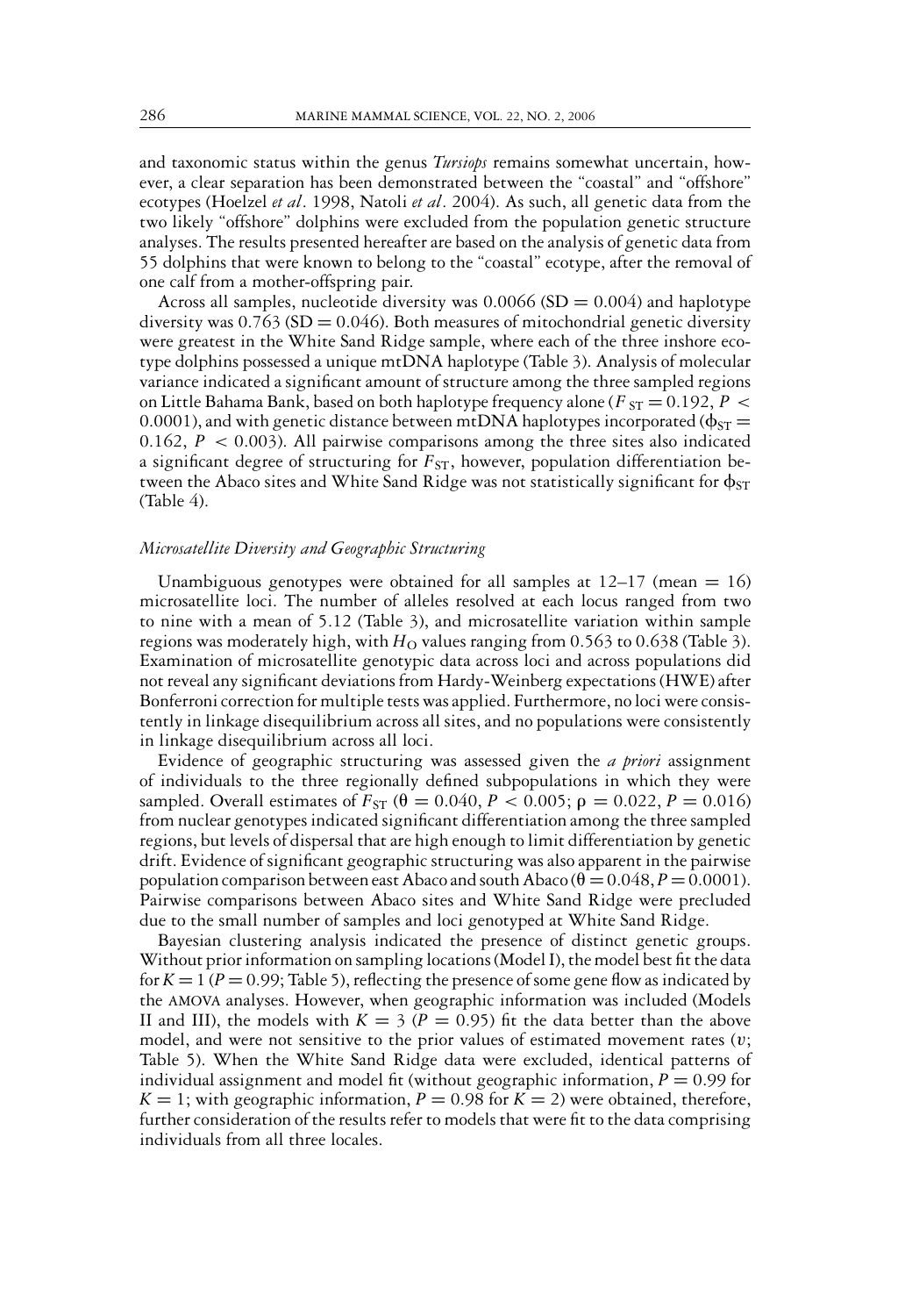| number of individual dolphins sampled at each site due to the constraints of accurately determining sex from some fecal DNA extractions. If the<br>sex-determining PCR was ambiguous, or failed, the sample remained of "unknown<br>for "coastal" ecotype bottl |                                             |               |                                     |                                                                    |                                                                                                                                                                                                |                                                                         | Table 3. Geographic distribution of mitochondrial and microsatellite genetic diversity. Sample sizes and measures of genetic diversity are provided<br>lenose dolphins in each of the three sampled regions. The number of males and females combined are less than the total |
|-----------------------------------------------------------------------------------------------------------------------------------------------------------------------------------------------------------------------------------------------------------------|---------------------------------------------|---------------|-------------------------------------|--------------------------------------------------------------------|------------------------------------------------------------------------------------------------------------------------------------------------------------------------------------------------|-------------------------------------------------------------------------|-------------------------------------------------------------------------------------------------------------------------------------------------------------------------------------------------------------------------------------------------------------------------------|
|                                                                                                                                                                                                                                                                 | individuals No. of No.<br>sampled<br>No. of | males females | per locus<br>Mean no.<br>of alleles | Mean $H_F$                                                         | Mean $H_0$                                                                                                                                                                                     | diversity<br>Gene                                                       | Nucleotide<br>diversity                                                                                                                                                                                                                                                       |
| White Sand Ridge<br>South Abaco<br>East Abaco<br>Overall                                                                                                                                                                                                        | $\frac{1}{3}$<br>ζ<br>22                    |               | $2.000 \, (\pm 0.655)$              | 4.235 ( $\pm$ 1.480) 0.609 ( $\pm$ 0.126)<br>$0.745 \ (\pm 0.251)$ | $4.530 (\pm 1.630)$ $0.612 (\pm 0.154)$ $0.638 (\pm 0.157)$ $0.613 (\pm 0.082)$<br>5.118 ( $\pm$ 1.965) 0.655 ( $\pm$ 0.177) 0.604 ( $\pm$ 0.232)<br>$0.563 (\pm 0.147)$<br>$0.611(\pm 0.391)$ | $0.763 (\pm 0.046)$<br>$0.700 \, (\pm 0.062)$<br>$1.000 \, (\pm 0.272)$ | $0.0058 \, (\pm 0.0023)$<br>$0.0152 \ (\pm 0.0113)$<br>$0.0054 (\pm 0.0032)$<br>$0.0066 \, (\pm 0.0044)$                                                                                                                                                                      |
|                                                                                                                                                                                                                                                                 |                                             |               |                                     |                                                                    |                                                                                                                                                                                                |                                                                         |                                                                                                                                                                                                                                                                               |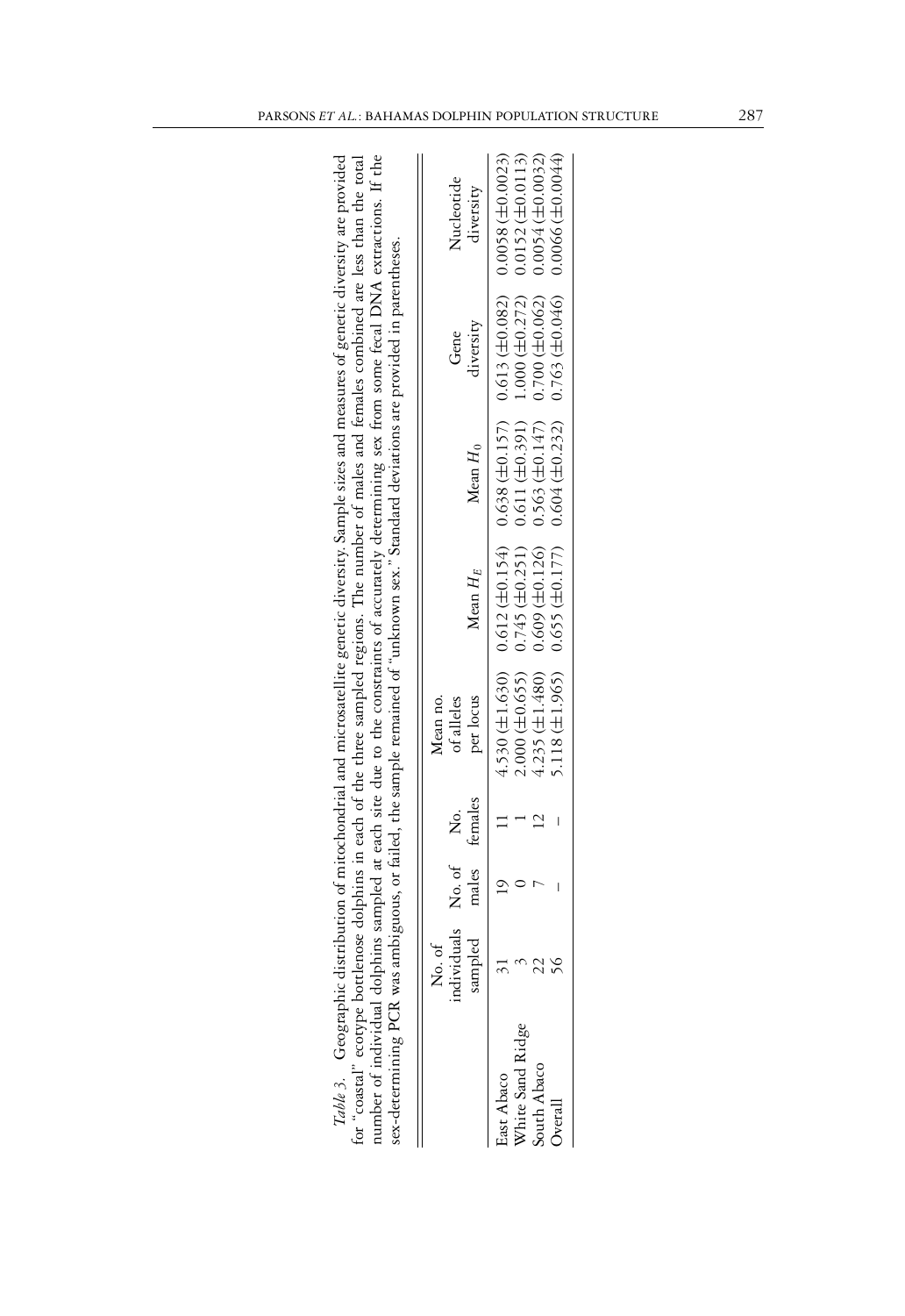*Table 4.* Pairwise measures of genetic differentiation among the three subpopulations based on mtDNA control region sequence data. Significance values, in parentheses, were estimated by permuting the original data set 10,000 times. Distances between pairs of sites are approximated shortest distances by inshore waters.

|                                                             | $F_{ST}$                     | $\Phi$ <sub>ST</sub>         | Distance         |
|-------------------------------------------------------------|------------------------------|------------------------------|------------------|
| East Abaco-South Abaco                                      | 0.181(0.0002)                | 0.144(0.003)                 | 116 km           |
| East Abaco-White Sand Ridge<br>South Abaco-White Sand Ridge | 0.284(0.026)<br>0.190(0.033) | 0.283(0.056)<br>0.174(0.111) | 226 km<br>242 km |
| Overall                                                     | $0.192 \, (< 0.0001)$        | 0.162 (< 0.003)              |                  |

According to the probabilistic assignment of individuals to the inferred STRUCTURE clusters estimated from Model II with the empirically derived migration parameter (v), all of the east Abaco dolphins were "correctly" assigned to the east Abaco subpopulation (Fig. 3, Table 6). Of the three samples collected at White Sand Ridge, one was assigned a marginally higher probability of belonging to the south Abaco population  $(P = 0.62)$  than to its sampling locale, and this likely reflects the unrepresentative allele frequencies obtained for this site due to the small number of dolphins sampled. Two of the dolphins sampled in south Abaco were also assigned a greater probability ( $P > 0.50$ ) of belonging to an alternate cluster. These two dolphins (Tt13) and Tt539, both adult females) were identified as potential immigrants to south Abaco, and assigned to the east Abaco cluster. The model-estimated probability of east Abaco membership for individual Tt13 of 0.810 concurs with our direct markrecapture data in which this animal was repeatedly photo-documented in east Abaco between 1992 and 2000, temporarily migrated to south Abaco in late 2000 (where it was biopsy sampled), and has since returned to east Abaco (BMMS, unpublished data).

|                          |                           |                       |                     |             | With sampling location information |             |
|--------------------------|---------------------------|-----------------------|---------------------|-------------|------------------------------------|-------------|
|                          | Without sampling location |                       |                     | $v = 0.02$  | $v = 0.05$                         |             |
|                          |                           | Model I               |                     | Model II    | Model III                          |             |
| K                        | $\text{Ln } P(X K)$       | $Pr(K X)^a$           | $\text{Ln } P(X K)$ | $Pr(K X)^a$ | $\text{Ln } P(X K)$                | $Pr(K X)^a$ |
| $\overline{1}$           | $-1,903$                  | 0.999                 | $-1,942$            | $\sim$ 0    | $-1,903$                           | $\sim$ ()   |
| 2                        | $-2,320$                  | $\sim$ 0              | $-1,959$            | $\sim$ 0    | $-1,927$                           | $\sim$ ()   |
| $\overline{\mathcal{E}}$ | $-2,427$                  | $\sim$ ()             | $-1,902$            | 0.946       | $-1,867$                           | 0.950       |
| 4                        | $-2,125$                  | $\sim$ ()             | $-1,905$            | 0.047       | $-1,870$                           | 0.047       |
| 5                        | $-1,916$                  | $2.26 \times 10^{-6}$ | $-1,907$            | 0.006       | $-1,873$                           | 0.002       |
|                          |                           |                       |                     |             |                                    |             |

*Table 5.* Estimated posterior probabilities of *K* (number of subpopulations) for the Little Bahama Bank microsatellite genotyping data from all three study sites. The *K* with the greatest probability for each model is indicated by bold typeface.

<sup>a</sup> Pr( $K|X$ ) provides relative probabilities of models consistent with the data for each  $\nu$ , the probability that a sampled dolphin is a migrant.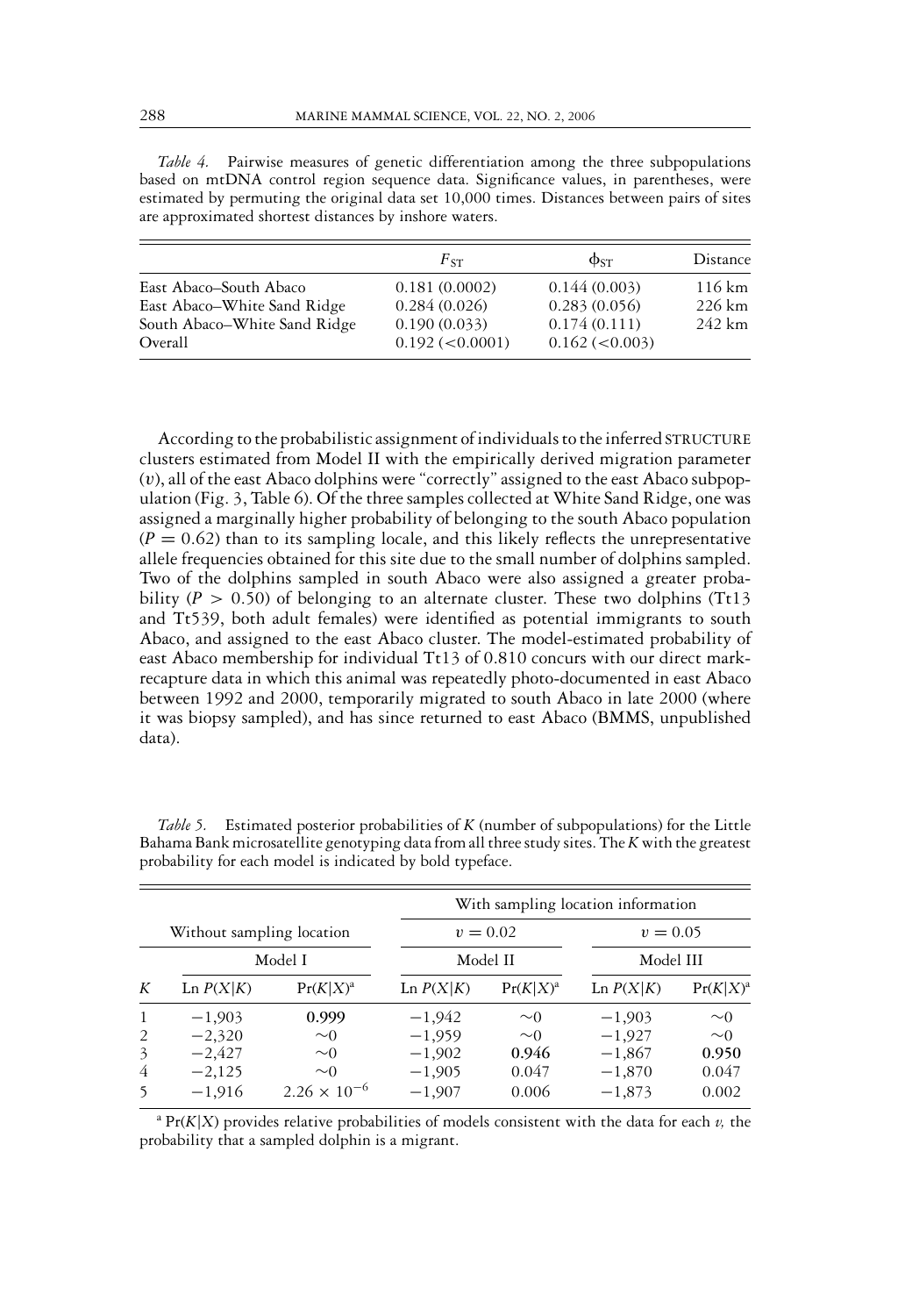

*Figure 3.* Ternary plot of the probabilistic assignment of individual bottlenose dolphins to the three study sites based on Bayesian cluster analysis performed using STRUCTURE. Assignment was based on the inclusion of the sampling location prior and the migration prior estimated from direct data ( $v = 0.02$ ), for the best-fit model ( $\overline{K} = 3$ ). Dolphins sampled in east Abaco are represented by filled circles, those sampled in south Abaco and White Sand Ridge are indicated by open circles and gray circles, respectively.

# *Sex-Based Assessment of Population Structure*

Sex-based analysis of the distribution of mtDNA genetic diversity between east and south Abaco suggested that the geographic apportioning of mitochondrial variation among the two sample sites accounted for more of the observed variation among males than among females. The AMOVA indicated that more than  $26\%$  ( $P = 0.002$ ) of the observed mtDNA variation could be attributed to differentiation among males between the two sites (Table 7). In contrast, analysis of mtDNA sequences for Abaco

*Table 6.* Proportion of genotyped dolphins assigned to each of the three inferred population clusters for each sample region on Little Bahama Bank from the Bayesian clustering analysis, Model II (Table 5).

|                                               |                         | Inferred cluster        |                         |
|-----------------------------------------------|-------------------------|-------------------------|-------------------------|
| Sample site                                   |                         |                         |                         |
| East Abaco<br>White Sand Ridge<br>South Abaco | 0.994<br>0.191<br>0.092 | 0.002<br>0.457<br>0.001 | 0.004<br>0.352<br>0.907 |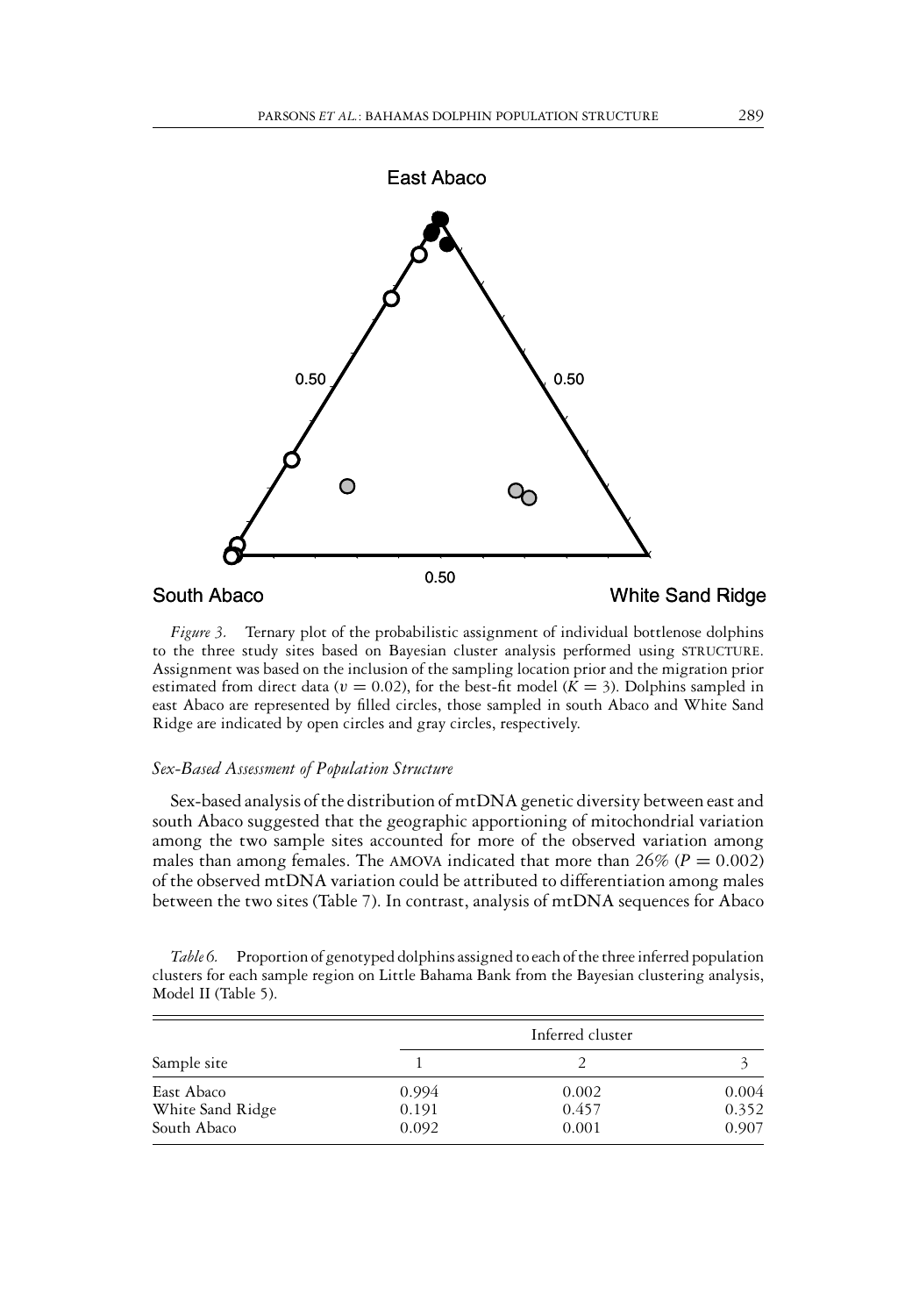*Table 7.* Sex-specific measures of genetic differentiation between east Abaco and south Abaco inferred from mtDNA control region and microsatellite data. Statistical significance, in parentheses, was assessed by comparison with 10,000 random permutations of the data set,  $*P^$  ≤ 0.05.

|                  |                                   | mtDNA data                       | Microsatellite data                  |                                 |
|------------------|-----------------------------------|----------------------------------|--------------------------------------|---------------------------------|
|                  | $F_{ST}$                          | $\Phi$ st                        | н                                    | υ                               |
| Females<br>Males | 0.095(0.100)<br>$0.291^* (0.002)$ | 0.093(0.095)<br>$0.265*$ (0.002) | $0.029^*(0.036)$<br>$0.045*$ (0.003) | 0.012(0.30)<br>$0.041^*(0.041)$ |

females did not reveal significant structuring (Table 7). Direct comparison of the AMOVA null distributions generated by random permutation of haplotypes among the populations for each sex indicated that the mtDNA population differentiation among males was significantly greater than that for females (Wilcoxon's signed rank test;  $\bar{F}_{ST}$ ,  $Z = 17.37$ ,  $P < 0.001$ ;  $\phi_{ST}$ ,  $Z = 25.78$ ,  $P < 0.001$ ).

Differentiation of nuclear variation also suggested high levels of genetic differentiation among Abaco males, however, unlike the mtDNA data, significant but low levels of differentiation among the Abaco sites were also resolved for females using the  $\theta$  estimator (Table 7). Despite the significant difference found for females, the AMOVA null distributions still suggested greater genetic differentiation among male bottlenose dolphins (Wilcoxon's signed rank test;  $Z = 87.04$ ,  $P < 0.001$ ). Moreover, the STRUCTURE (Model II) posterior probabilities of a dolphin being assigned to the site in which they were sampled were greater, although not significantly so, for males than for females (males, mean =  $0.997 \pm 0.003$  SD; females, mean =  $0.907 \pm 0.246$ SD; *t*-test:  $t = -1.69$ ,  $P = 0.054$ .

Pairwise relatedness estimated using Lynch and Ritland's (1999) metric yielded values that closely approximated that expected for first-order relatives for the five genotyped mother-offspring pairs, with a mean of  $0.482$  (SD =  $0.068$ ). The mean intrasexual pairwise relatedness derived from the microsatellite genotypes did not differ between sexes in either location (east Abaco,  $t = -0.082$ ,  $P = 0.933$ ; south Abaco,  $t = -1.063$ ,  $P = 0.300$ ), suggesting that within a study site, the average degree of genetic relatedness is the same among females as among males. Moreover, both males and females exhibited significantly higher intrasexual relatedness within, compared to between, Abaco subpopulations (females,  $t = 5.726$ ,  $P < 0.0001$ ; males,  $t = 4.083$ ,  $P = 0.0001$ ; Fig. 4).

### **DISCUSSION**

The spatial genetic structuring of both microsatellite and mtDNA genotypes revealed significant levels of genetic differentiation and restricted gene flow among the three study sites in the northern Bahamas. Moreover, analysis of pairwise relatedness indicated significantly higher relatedness within than between Abaco sampling locations, for both sexes. While it must be acknowledged that these results are based on a limited sample size, they support the site fidelity suggested by direct individualbased photographic sightings data and indicate significant population subdivision and philopatry among bottlenose dolphins on Little Bahama Bank.

Among the "coastal" ecotype bottlenose dolphins sampled in the NE Bahamas, nine mitochondrial control region haplotypes (four to five haplotypes per sampling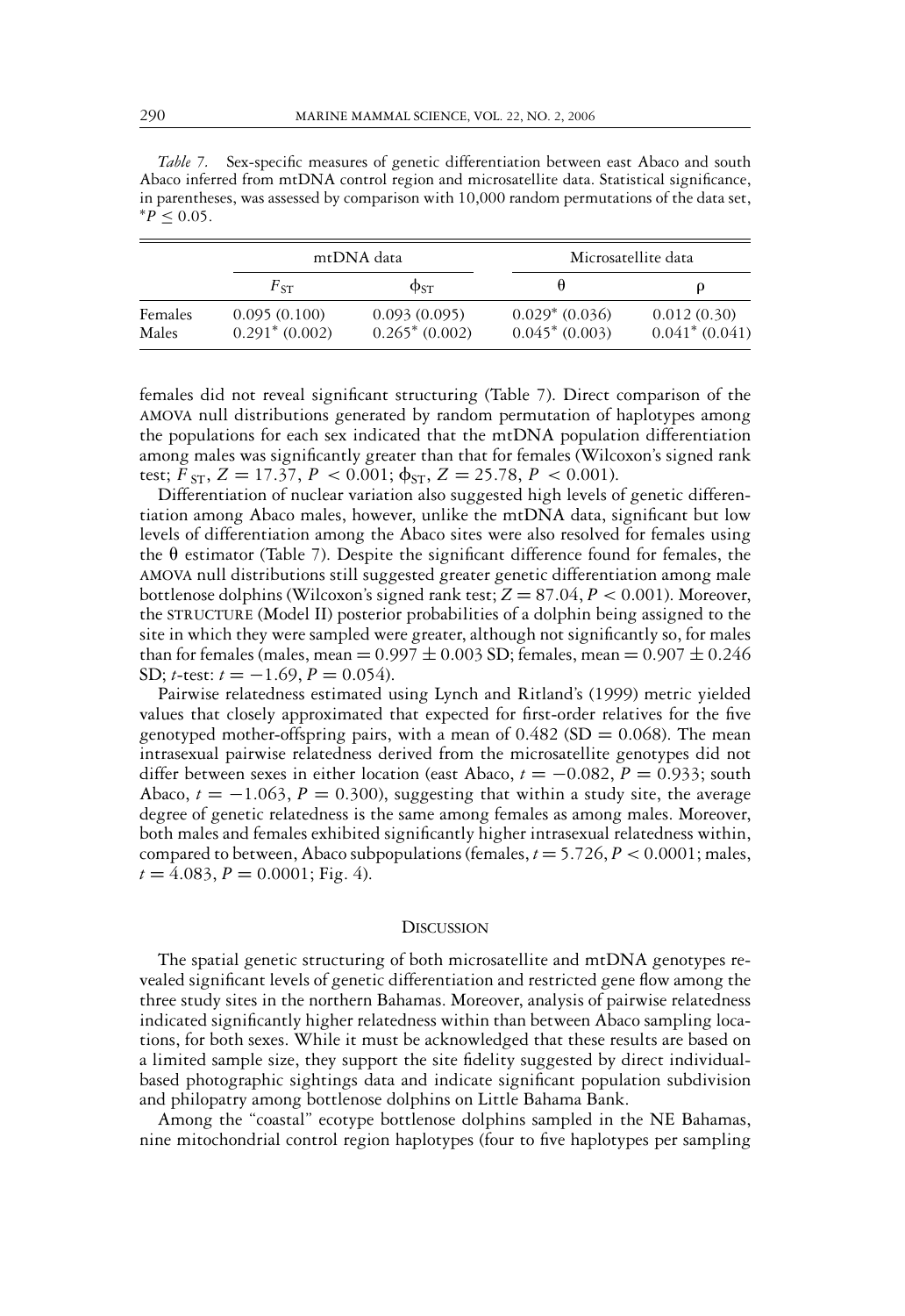

*Figure 4.* Intrasexual pairwise relatedness within and between Abaco bottlenose dolphin subpopulations. Whiskers indicate the median, 10th, and 90th percentiles. Pairwise relatedness between males denoted as MM (within subpopulation, mean =  $0.043 \pm 0.143$  SD; between subpopulations, mean  $= -0.024 \pm 0.101$  SD), relatedness between females denoted as FF (within subpopulation, mean  $= 0.050 \pm 0.141$  SD; between subpopulations, mean  $=$  $-0.038 \pm 0.107$  SD).

region) were found. The amount of genetic diversity found in mitochondrial surveys of *Tursiops* sp. varies considerably from population to population. In the coastal waters of Australia, where Möller and Beheregaray (2001) resolved five different mtDNA haplotypes in a sample of 57 bottlenose dolphins in southeastern Australia, and Krützen *et al*. (2004*b*) found only eight different mtDNA haplotypes in a sample of 220 different dolphins from Shark Bay waters, genetic diversity appears to be considerably lower than in the NE Bahamas. Bottlenose dolphins from a small population in NE Scotland exhibited exceptionally low levels of mitochondrial genetic diversity where only two different haplotypes were found in a sample of 15 dolphins (Parsons *et al*. 2002). In contrast, surveys of *Tursiops* sp. in Chinese waters (Wang *et al*. 1999), and those representing *Tursiops truncatus* in the Mediterranean Sea (Natoli *et al*. 2004) and western North Atlantic populations (Hoelzel *et al*. 1998, Natoli *et al*. 2004) reported levels of genetic diversity similar to, or greater than, those resolved in this study. However, comparison across studies is confounded by methods of sample collection and sample type, where samples collected across a geographically defined population could encompass several population subdivisions that would be undetected without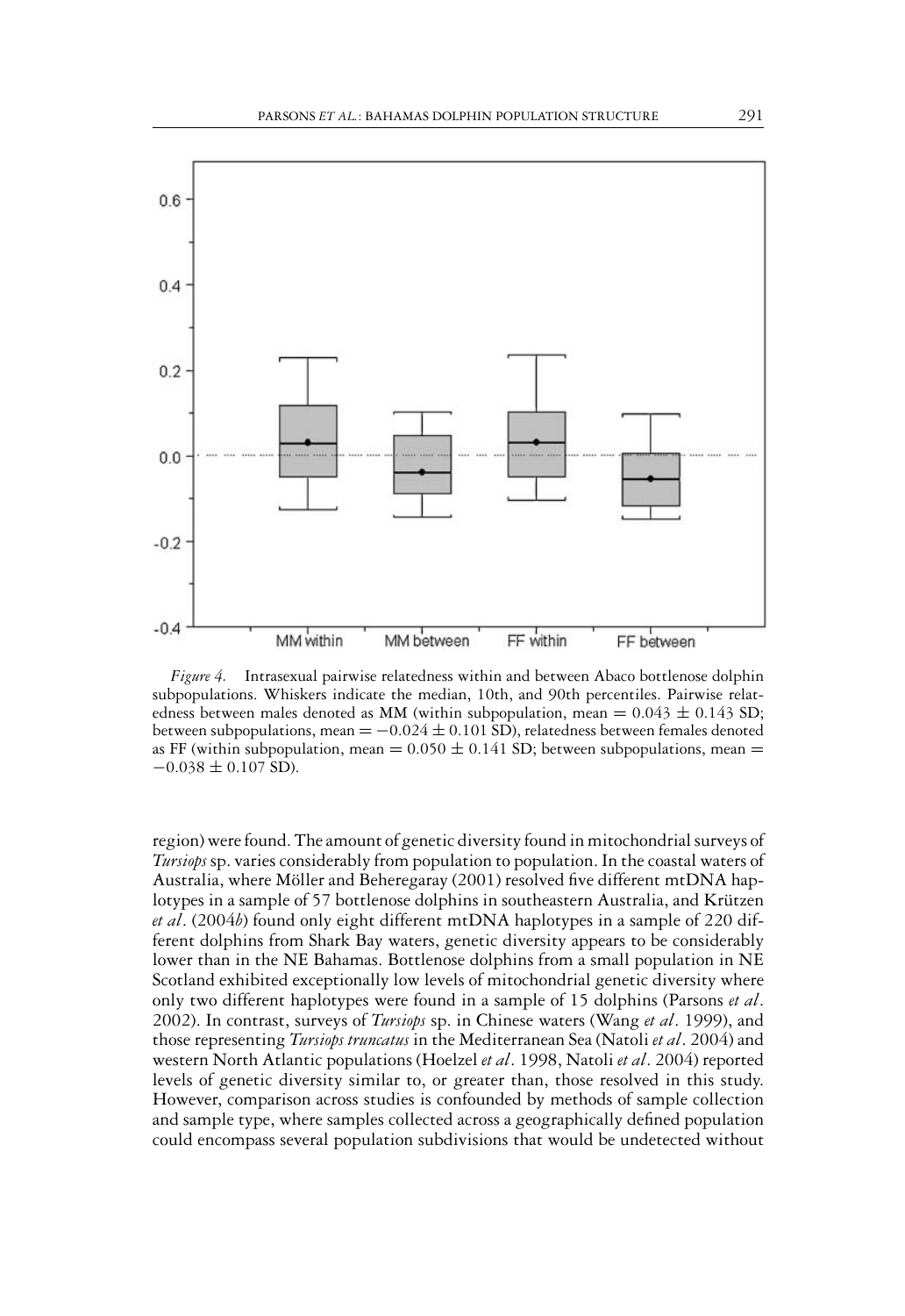reference to individual dolphin identifications and sighting histories. Likewise, sampling regimes such as that applied in this study and that employed by Möller and Beheregaray (2001) which was based only on "resident" dolphins, could result in sampling that is biased towards genetic relatives.

Contrary to the relatively high levels of mtDNA genetic diversity, values of *HO* from the nuclear microsatellite data, ranging from 56% to 64% for the three sites, were lower than those reported in a study of population structure of *Tursiops* sp. in Shark Bay, Australia (Krützen *et al.* 2004*b*). These differences may be due to the particular microsatellite loci used in each study, or may be attributed to differences in the number of genotyped dolphins. Both studies employed some loci isolated from *Tursiops* sp., as well as heterologous PCR primers isolated from other cetacean species. The regions flanking microsatellites tend to be highly conserved across cetaceans and loci isolated from the genome of one species can often be successfully cross-amplified in other species (*e.g.*, Schlotterer *et al*. 1991, Buchanan *et al*. 1996, Valsecchi and Amos 1996, Shinohara *et al*. 1997). However, caution has been recommended when amplifying microsatellite loci in species other than those from which they were isolated due to the possibility of non-amplifying alleles (Pemberton *et al*. 1995). The lack of deviation from Hardy-Weinberg equilibrium and lack of evidence for heterozygote deficiencies in our data suggest that the difference in heterozygosity is most likely due to sample size effects.

Estimates of genetic differentiation resolved for both mtDNA and nuclear markers clearly indicate a significant degree of structuring within this population, and limited intersite dispersal of both males and females. Moreover, pairwise relatedness between sites was significantly lower than that within sites for both sexes, supporting the population subdivision indicated by both behavioral observations and analyses of molecular variance. The higher  $F_{ST}$  estimates resolved from mitochondrial data suggest a greater degree of genetic differentiation compared to the nuclear microsatellite markers. This trend is expected given the uniparental inheritance of the mitochondrial genome (Whitlock and McCauley 1999), and may also be indicative of female philopatry and male-mediated gene flow (Burg *et al*. 1999, Lyrholm *et al*. 1999, Eizirik *et al*. 2001, Girman *et al*. 2001). However, the AMOVA based on nuclear markers suggests that while dispersal is likely high enough to limit absolute differentiation by genetic drift, those levels are sufficiently low that homogenization of the dolphin population on Little Bahama Bank is prevented. While we acknowledge that the small sample sizes available for this study (particularly from the White Sand Ridge location) limit the power of an AMOVA, the sample size effects would likely result in a failure to detect population structure. Furthermore, the strong pairwise differentiation between dolphins from the two Abaco locations (which are geographically closer to one another than to White Sand Ridge), and the assignment of Abaco dolphins to two distinct clusters in the STRUCTURE analysis supports the population subdivision detected, and suggests demographic independence of the two Abaco locales.

Significant structuring over relatively short geographical distances has also been documented for coastal *Tursiops truncatus* in other geographical locations. Populations of bottlenose dolphins along the Gulf of Mexico and southeastern coasts of the United States were found to have significant differentiation of mtDNA haplotypes (Dowling and Brown 1993, Natoli *et al*. 2004). In Sarasota Bay, Florida, long-term behavioral observations indicated considerable site fidelity (Wells *et al*. 1987, Wells 1991), and population structuring along the central west coast of Florida was supported by molecular data (Duffield and Wells 1991, 2002). Genetic structuring in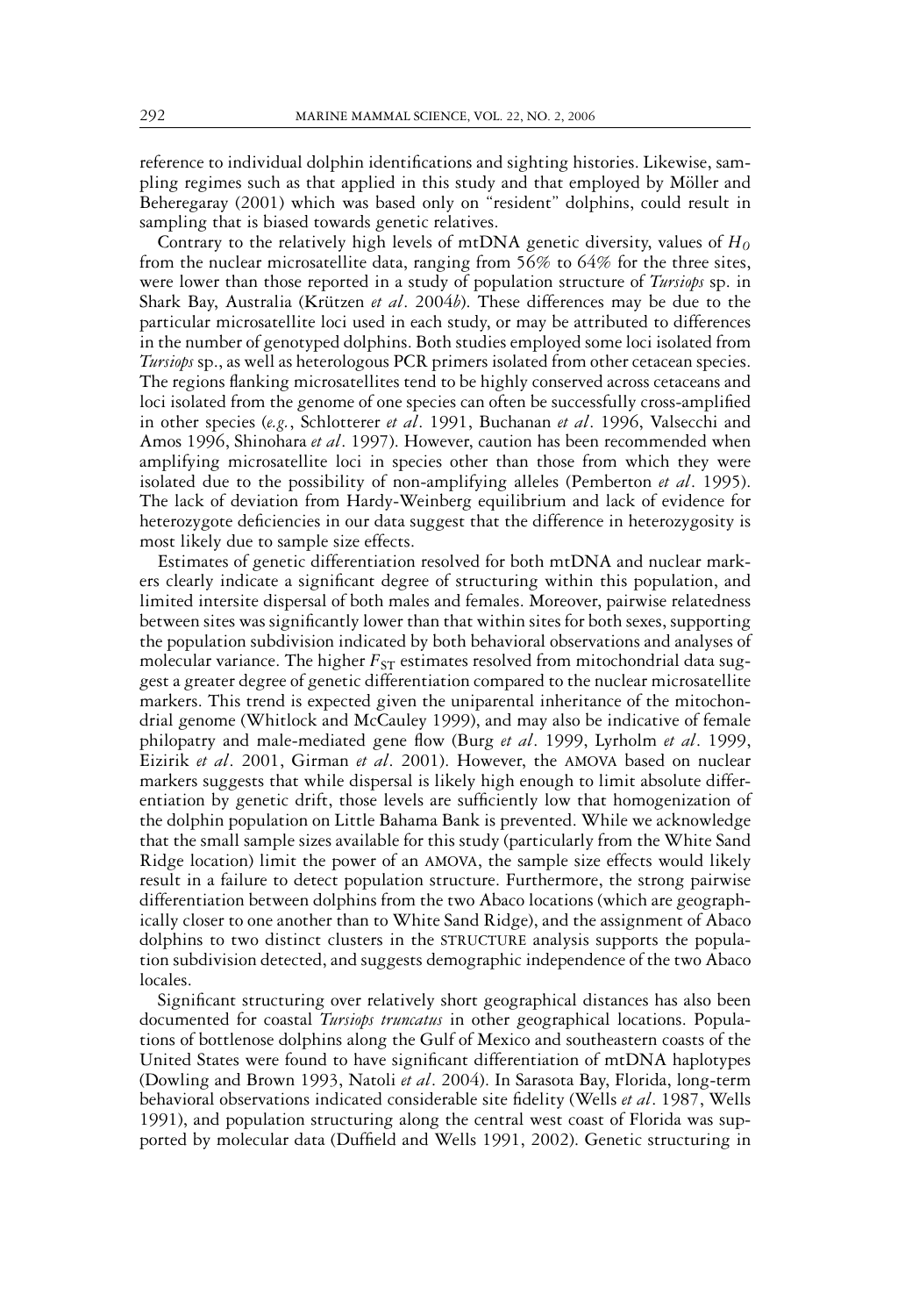*aduncus-*type bottlenose dolphin populations has also been documented on both the east and west coasts of Australia. On the east coast, Möller and Beheregaray (2004) have documented population differentiation between two sites separated by approximately 400 km. Significant population structuring was also described using both nuclear and mitochondrial markers for Shark Bay dolphins on the west coast over much shorter distances (Krützen *et al.* 2004*b*). The degree of subdivision described for these socially structured bottlenose dolphin populations in such diverse locales is concordant with the genetic consequences of the fission-fusion social systems and site fidelity they express.

Many cetacean species exhibit social structures that are characterized by highly stable social or maternal fidelity. Bottlenose dolphins are often described as having a fission-fusion social system (Wells *et al*. 1987), where larger fluid groups generally comprise some smaller long-term stable associations that are sometimes based on kinship (*e.g.*, male alliances; Krützen *et al.* 2003, Parsons *et al.* 2003*b*). Fidelity to these social groups is likely to have a measurable impact on the degree and direction of dispersal and gene flow among local subpopulations (Stortz 1999).

Recent Australian studies have suggested that, as with most mammals, the dispersal of males is greater than that of females in bottlenose dolphins (Krützen *et al.*)  $2004b$ , Möller and Beheregaray  $2004$ ). Krützen *et al.* (2004*b*) describe a process by which male-mediated gene flow occurs through the expansion of their home range to an adult range that is larger, but incorporates the area of their natal range. In contrast, sex-based analysis of both microsatellite and mtDNA data for the Bahamas indicate greater genetic differentiation among Abaco males than females. If dispersal were female biased as suggested by the sex-based fixation indices, we would expect greater male-male pairwise relatedness compared to female-female pairwise relatedness within each study site. However, analysis of pairwise relatedness found that the within-site pairwise relatedness for females did not differ from that estimated for males, and relatedness for both sexes is greater within than between the Abaco study sites. While a general lack of effective dispersal between sites is evident for both sexes, the data suggest that if there is a sex bias in dispersal it is in the direction of females rather than males. Alternatively, the observed patterns may reflect the effect of related male-male allied pairs in our data set. Allied male-male pairs have been previously identified in both Abaco study sites on the basis of analyses of long-term association patterns and behavioral observations (see Parsons *et al*. 2003*b*). Although 12 male alliances (each comprising two dolphins) have been identified, only six are comprised of males that have both been genotyped. Removal of one male from each of those six alliances from the genetic data did not significantly affect the average degree of relatedness among males, nor did it have an effect on the AMOVA results (data not shown). Furthermore, although kinship has been demonstrated to be a factor in the formation of male-male alliances in the Bahamas, the estimated relatedness within allied pairs is markedly lower than that expected for first-order relatives (mean  $=$  $0.13 \pm 0.07$ , Parsons *et al.* 2003*b*), and as such, their inclusion in population structure analyses is unlikely to bias results.

Little Bahama Bank is characterized by relatively continuous habitat suitable for inshore bottlenose dolphins. Although field-based studies have documented a relatively low rate of movement between sites for both males ( $n = 1$ ) and females ( $n = 1$ ) 3), it is likely that some dispersal events are undetected considering the mobility and ranging patterns of this species. However, high dispersal potential does not necessarily translate into high levels of realized gene flow, even among highly vagile large vertebrates (Paetkau *et al*. 1995, Avise 1998). The complex social organization exhibited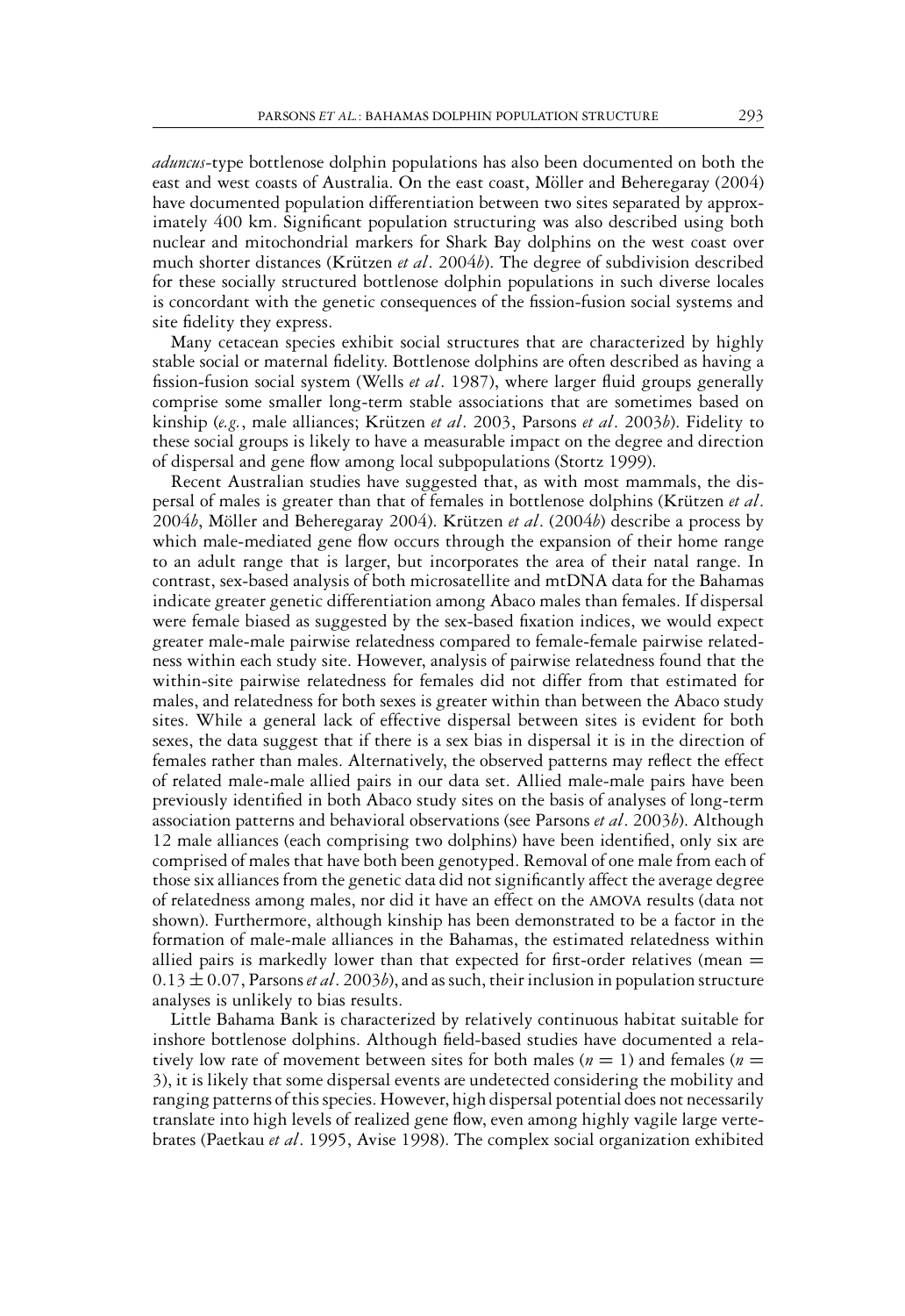by bottlenose dolphins may prevent large-scale mixing of individuals, thereby maintaining population substructuring. Moreover, kinship among males has previously been shown to play an important role in establishing male alliances in the Bahamas (Parsons *et al*. 2003*b*), and a certain degree of natal philopatry among males would be beneficial for establishing and maintaining alliances among kin. The inclusive fitness benefit derived from limited dispersal of adult males has also been invoked to explain the patterns of genetic differentiation found among *Tursiops* sp. around Shark Bay, Australia (Krützen *et al.* 2004*b*).

Observational studies in several different geographic regions have described "resident" female bottlenose dolphins that are occasionally absent from a core study area for prolonged periods (BMMS, unpublished data; Duffield and Wells 2002), and populations that comprise both resident and non-resident animals (Möller and Beheregaray 2004). Paternity assessments for two long-term studies have also resulted in an appreciable number of calves sired by non-resident males (Duffield and Wells 1991, 2002; Krützen *et al.* 2004*a*). These data seem to suggest that despite the high degree of site fidelity documented through behavioral observations and supported by genetic differentiation, some gene flow is occurring between subpopulations or communities, and this may be mediated by both males and females. While both the geographic structuring and long-term observations suggest limited natal dispersal of both sexes, even short-term transient movements provide the opportunity for mating outside the natal unit while still enjoying the fitness benefits of long-lasting social bonds.

Despite a high potential for long distance movements, significant population structuring has been detected for several species of small cetaceans. This is particularly true for species that exhibit social structures characterized by stable, long-lasting affiliations. As with comparable studies in other geographic regions, we resolved significant differentiation among study sites separated by less than 200 km using both mitochondrial and nuclear genetic markers. While this study highlights the apparent similarities of bottlenose dolphin population structure among diverse locations, it also suggests that, in the Bahamas, dispersal may not be strictly male-biased. These data not only provide important information for the conservation and management of this nearshore species, but also provide insight into the extreme behavioral and ecological plasticity of *Tursiops* species.

### ACKNOWLEDGMENTS

This project was conducted as part of K. M. Parsons' post-graduate studies, and was supported by NSERC, ORS, and British Council Chevening post-graduate scholarships. Fieldwork was funded by an *Earthwatch* research grant from the Center for Field Studies. All skin tissue samples were transported under CITES export (Bahamas) and import (UK) permits and subsequent laboratory work was conducted by K. M. Parsons at the University of Aberdeen, Department of Zoology. We are grateful to the Bahamas Ministry of Fisheries for granting permission to conduct research to the Bahamas Marine Mammal Survey (permit  $MAF/FIS/12<sup>A</sup>$ ). Many thanks to J. R. Stone for his valuable advice and assistance with DELRIOUS, to A. Natoli for providing *T. truncatus* mtDNA sequences, and to P. Rosel and S. Kingston for confirming the ecotypes of our mtDNA sequences. This manuscript was improved by valuable comments on earlier drafts by S. Piertney, J. Gow, and P. Thompson, and by the thoughtful and constructive comments of two anonymous reviewers. We are indebted to L. Barrett-Lennard for generously sharing his expertise and knowledge of biopsy sampling, and for donating biopsy darts for the first field season.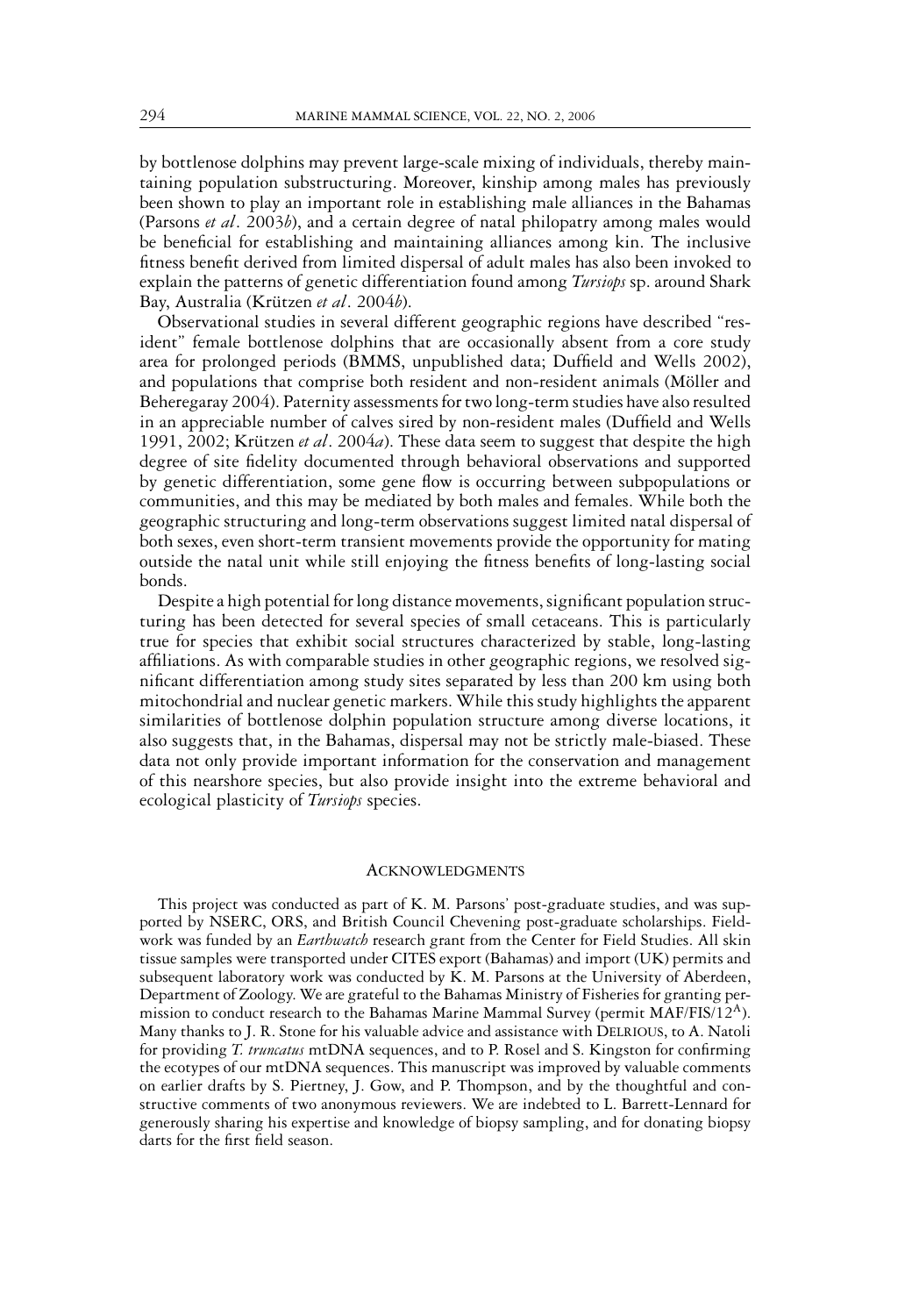#### LIERATURE CITED

- AVISE, J. C. 1998. Conservation genetics in the marine realm. Journal of Heredity 89:377–382. BANDELT, H.-J., P. FORSTER AND A. ROHL. 1999. Median-joining networks for inferring intraspecific phylogenies. Molecular Biology and Evolution 16:37–48.
- BARRETT-LENNARD, L. G., T. G. SMITH AND G. M. ELLIS. 1996. A cetacean biopsy system using lightweight pneumatic darts, and its effect on the behaviour of killer whales. Marine Mammal Science 12:14–27.
- BERUBE, M., A. AGUILAR, D. DENDANTO, F. LARSEN, G. N. D. SCIARA, R. SEARS, J. SIGURJONSSON, J. URBAN-R. AND P. J. PALSBØLL. 1998. Population genetic structure of North Atlantic, Mediterranean Sea and Sea of Cortez fin whales, *Balaenoptera physalus* (Linnaeus 1758): Analysis of mitochondrial and nuclear loci. Molecular Ecology 7:585–599.
- BROWN-GLADDEN, J. G., M. M. FERGUSON AND J. W. CLAYTON. 1997. Matriarchal genetic population structure of North American beluga whales *Delphinapterus leucas* (Cetacea: Monodontidae). Molecular Ecology 6:1033–1046.
- BUCHANAN, F. C., M. K. FRIESEN, R. P. LITTLEJOHN AND J. W. CLAYTON. 1996. Microsatellites from the beluga whale *Delphinapterus leucas*. Molecular Ecology 5:571–575.
- BURG, T. M., A. W. TRITES AND M. J. SMITH. 1999. Mitochondrial and microsatellite DNA analyses of harbour seal population structure in the northeast Pacific Ocean. Canadian Journal of Zoology 77:930–943.
- CONNOR, R. C., R. A. SMOLKER AND A. F. RICHARDS. 1992. Two levels of alliance formation among male bottlenose dolphins (*Tursiops* sp.). Proceedings of the National Academy of Science 89:987–990.
- CONNOR, R. C., R. WELLS, J. MANN AND A. READ. 2000. The bottlenose dolphin: Social relationships in a fission-fusion society. Pages 91–126 *in* J. Mann, R. Connor, P. Tyack and H. Whitehead, eds. Cetacean societies: Field studies of whales and dolphins. University of Chicago Press, Chicago, IL.
- CURRY, B. E., AND J. SMITH. 1997. Phylogeographic structure of the bottlenose dolphin (*Tursiops truncatus*): Stock identification and implications for management. Pages 227– 247 *in* A. E. Dizon, S. J. Chivers and W. F. Perrin, eds. Molecular genetics of marine mammals. Special Publication Number 3, Society for Marine Mammalogy, Lawrence, KS.
- DOWLING, T. E., AND W. M. BROWN. 1993. Population structure of the bottlenose dolphin (*Tursiops truncatus*) as determined by restriction endonuclease analysis of mitochondrial DNA. Marine Mammal Science 9:138–155.
- DUFFIELD, D. A., AND R. S. WELLS. 1991. The combined application of chromosome, protein and molecular data for the investigation of social unit structure and dynamics in *Tursiops truncatus*. Report of the International Whaling Commission (Special Issue 13):155–169.
- DUFFIELD, D. A., AND R. S. WELLS. 2002. The molecular profile of a resident community of bottlenose dolphins, *Tursiops truncatus*. Pages 3–11 *in* C. J. Pfeiffer, ed. Molecular and cell biology of marine mammals. Krieger Publishing Company, Malabar, FL.
- DURBAN, J. W., K. M. PARSONS, D. E. CLARIDGE AND K. C. BALCOMB. 2000. Quantifying dolphin occupancy patterns. Marine Mammal Science 16:825–828.
- EGGERT, L. S., C. A. LUX, G. M. O'CORRY-CROWE AND A. E. DIZON. 1998. Dried dolphin blood on fishery observer records provides DNA for genetic analyses. Marine Mammal Science 14:136–143.
- EIZIRIK, E., J. H. KIM, M. MENOTTI-RAYMOND, P. G. CRAWSHAW, S. J. O'BRIEN AND W. E. JOHNSON. 2001. Phylogeography, population history and conservation genetics of jaguars (*Panthera onca*, Mammalia, Felidae). Molecular Ecology 10:65–79.
- ELDRIDGE, M. D. B., J. E. KINNEAR AND M. L. ONUS. 2001. Source population of dispersing rock-wallabies (*Petrogale lateralis)* identified by assignment tests on multilocus genotypic data. Molecular Ecology 10:2867–2876.
- ENCALADA, S. E., P. H. LAHANAS, K. A. BJORNDAL, A. B. BOLTEN, M. M. MIYAMOTO AND B. W. BOWEN. 1996. Phylogeography and population structure of the green turtle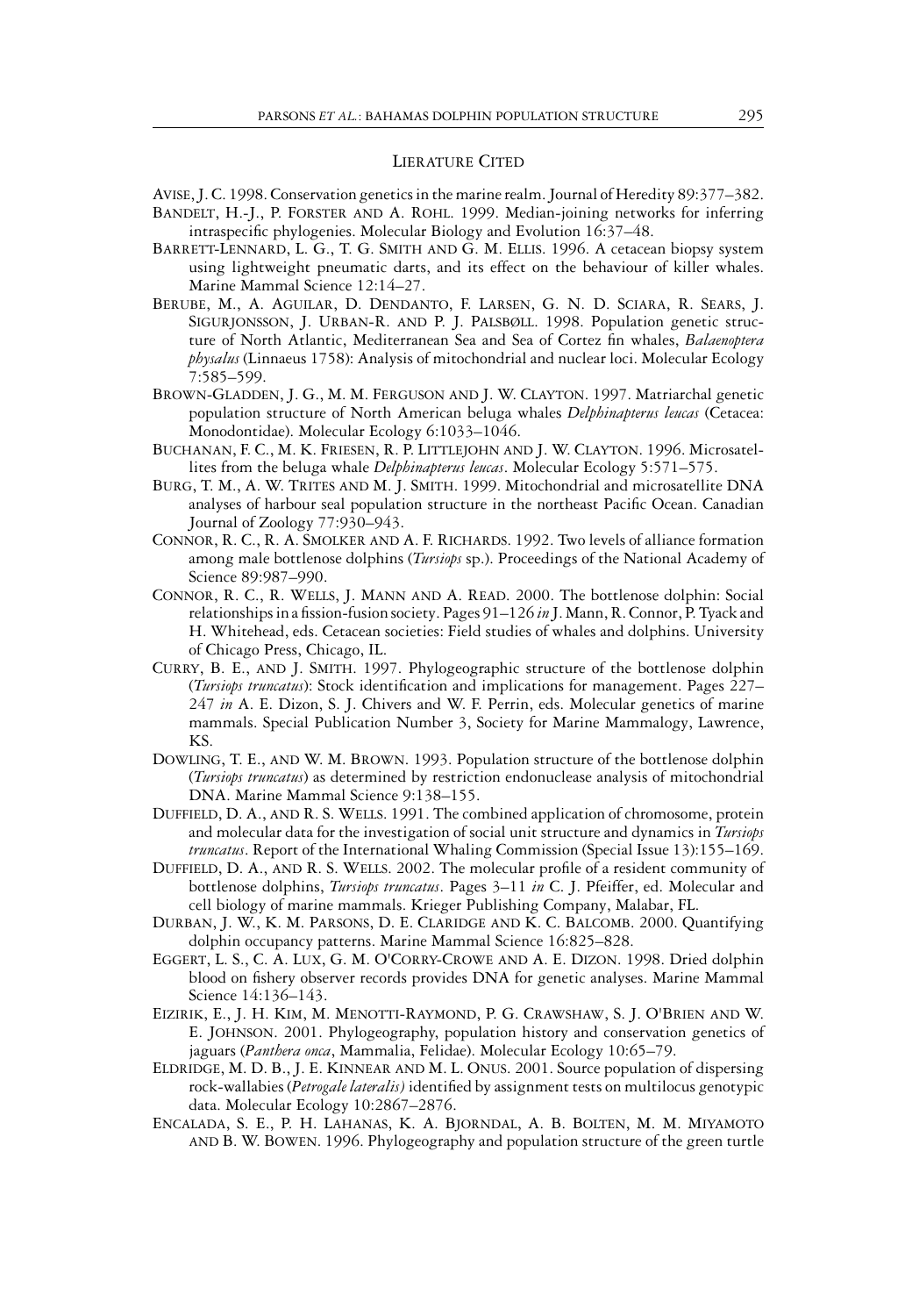(*Chelonia mydas*) in the Atlantic Ocean and Mediterranean Sea: A mitochondrial DNA control region sequence assessment. Molecular Ecology 5:473–484.

- ESCORZA-TREVINO, S., AND A. DIZON. 2000. Phylogeography, intraspecific structure and sex-biased dispersal of Dall's porpoise, *Phocoenoides dalli*, revealed by mitochondrial and microsatellite DNA anlayses. Molecular Ecology 9:1049–1060.
- EXCOFFIER, L., P. E. SMOUSE AND J. M. QUATTRO. 1992. Analysis of molecular variance inferred from metric distances among DNA haplotypes: Application to human mitochondrial DNA restriction data. Genetics 131:479–491.
- GELMAN, A., J. B. CARLIN, H. S. STERN AND D. B. RUBIN. 1995. Bayesian data analysis. Chapman & Hall, London, UK.
- GIRMAN, D. J., C. VILA, E. GEFFEN, S. CREEL, M. G. L. MILLS, J. W. MCNUTT, J. GINSBERG, P. W. KAT, K. H. MAMIYA AND R. K. WAYNE. 2001. Patterns of population subdivision, gene flow and genetic variability in the African wild dog (*Lycaon pictus*). Molecular Ecology 10:1703–1723.
- GOODMAN, S. J. 1997. RSTCALC: A collection of computer programs for calculating estimates of genetic differentiation from microsatellite data and determining their significance. Molecular Ecology 6:881–885.
- GOODMAN, S. J. 1998. Patterns of extensive genetic differentiation and variation among European harbour seals (*Phoca vitulina vitulina*) revealed using microsatellite DNA polymorphisms. Molecular Biology and Evolution 15:104–118.
- HIGGINS, D. G., T. FUCHS AND A. BLEASBY. 1992. CLUSTAL: A new multiple sequence alignment programme. Computer Applications in the Biosciences 8:189–191.
- HOELZEL, A. R. 1998. Genetic structure of cetacean populations in sypatry, parapatry, and mixed assemblages: Implications for conservation policy. Journal of Heredity 89:451– 458.
- HOELZEL, A. R., J. M. HANCOCK AND G. A. DOVER. 1991. Evolution of the cetacean mitochondrial D-loop region. Molecular Biology and Evolution 8:475–493.
- HOELZEL, A. R., C. W. POTTER AND P. B. BEST. 1998. Genetic differentiation between parapatric 'nearshore' and 'offshore' populations of the bottlenose dolphin. Proceedings of the Royal Society of London 265:1177–1183.
- KRÜTZEN, M., W. B. SHERWIN, R. C. CONNOR, L. M. BARRE, T. VAN DE CASTEELE, J. MANN AND R. BROOKS. 2003. Contrasting relatedness patterns in bottlenose dolphins (*Tursiops*sp.) with different alliance strategies. Proceedings of the Royal Society of London B 270:497–502.
- KRÜTZEN, M., L. M. BARRE, R. C. CONNOR, J. MANN AND W. B. SHERWIN. 2004a. 'O father: Where art thou?'—Paternity assessment in an open fission-fusion society of wild bottlenose dolphins (*Tursiops* sp.) in Shark Bay, Western Australia. Molecular Ecology 13:1975–1990.
- KRUTZEN, M., W. B. SHERWIN, P. BERGGREN AND N. GALES. 2004*b*. Population structure in an inshore cetacean revealed by microsatellite and mtDNA analysis: Bottlenose dolphins (*Tursiops* sp.) in Shark Bay, Western Australia. Marine Mammal Science 20:28–47.
- LUIKART, G., AND P. R. ENGLAND. 1999. Statistical analysis of microsatellite data. TREE 14:253–256.
- LYNCH, M., AND K. RITLAND. 1999. Estimation of pairwise relatedness with molecular markers. Genetics 152:1753–1766.
- LYRHOLM, T., O. LEIMAR, B. JOHANNESON AND U. GYLLENSTEN. 1999. Sex-biased dispersal in sperm whales: Contrasting mitochondrial and nuclear genetic structure of global populations. Proceedings of the Royal Society of London B 266:347–354.
- MCMILLEN-JACKSON, A. L., T. M. BERT, H. CRUZ-LOPEZ, S. SEYOUM, T. ORSOY AND R. E. CRABTREE. 2005. Molecular genetic variation in tarpon (*Megalops atlanticus* Valenciennes) in the northern Atlantic Ocean. Marine Biology 146:253–261.
- MÖLLER, L. M., AND L. B. BEHEREGARAY. 2001. Coastal bottlenose dolphins from southeastern Australia are *Tursiops aduncus* according to sequences of the mitochondrial DNA control region. Marine Mammal Science 17:249–263.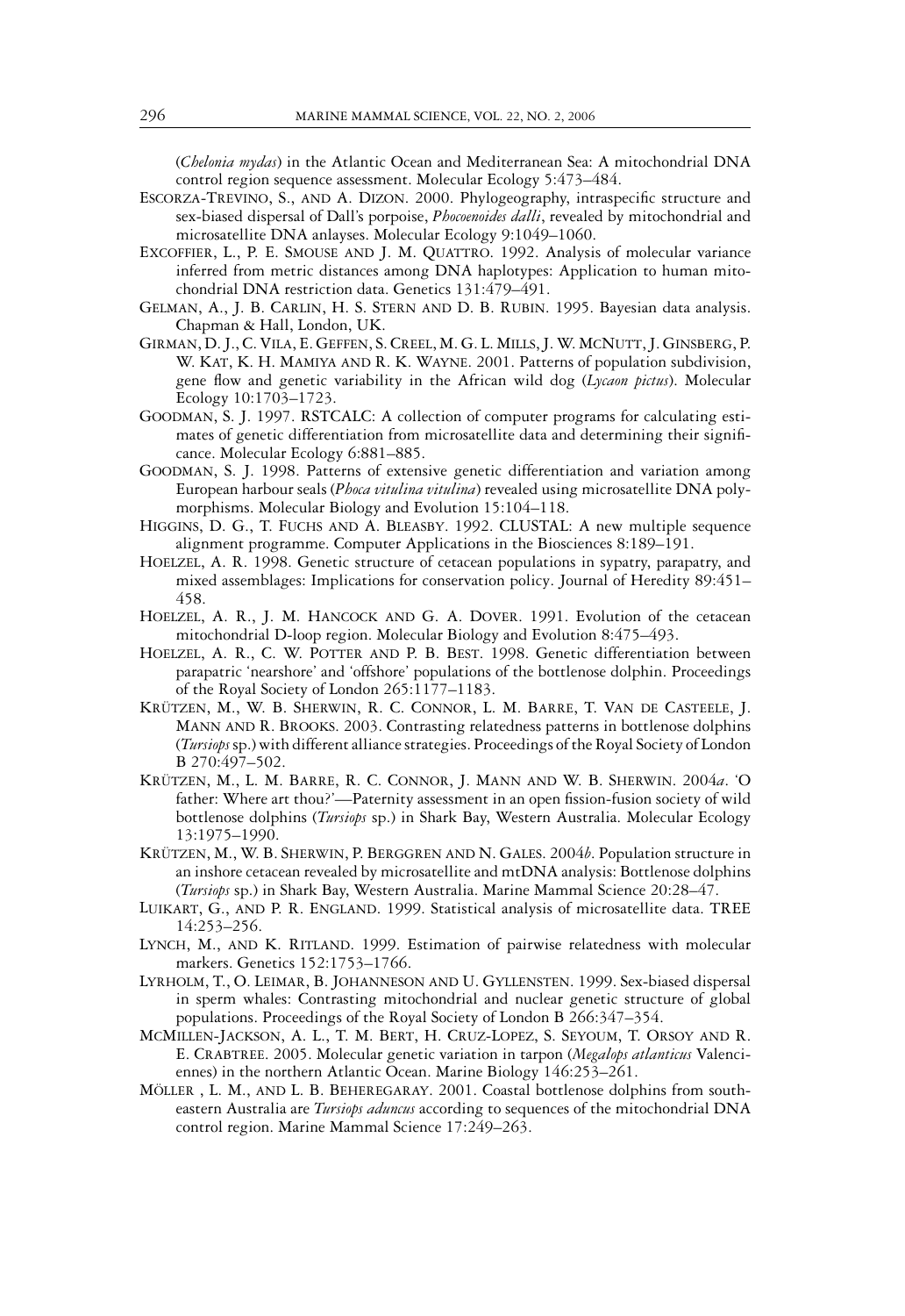- MÖLLER, L. M., AND L. B. BEHEREGARAY. 2004. Genetic evidence for sex-biased dispersal in resident bottlenose dolphins (*Tursiops aduncus*). Molecular Ecology 13:1607– 1612.
- NATOLI, A., V. M. PEDDEMORS AND M. HOSS. 2004. Population structure and speciation in the genus *Tursiops* based on microsatellite and mitochondrial DNA analyses. Journal of Evolutionary Biology 17:363–375.
- NEI, M. 1987. Molecular evolutionary genetics. Columbia University Press, New York, NY.
- OVENDEN, J. R., J. SALINI, S. O'CONNOR AND R. STREET. 2004. Pronounced genetic population structure in a potentially vagile fish species (*Pristipomoides multidens*, Teleostei: Perciformes: Lutjanidae) from the East Indies triangle. Molecular Ecology 13:1991– 1999.
- PAETKAU, D., W. CALVERT, I. STIRLING AND C. STROBECK. 1995. Microsatellite analysis of population structure in Canadian polar bears. Molecular Ecology 4:347–354.
- PALSBØLL, P. J., M. BERUBE, A. H. LARSEN AND H. JORGENSEN. 1997. Primers for the amplification of tri- and tetramer microsatellite loci in baleen whales. Molecular Ecology 6:893–895.
- PARSONS, K. M. 2001. Reliable microsatellite genotyping of dolphin DNA from faeces. Molecular Ecology Notes 100:341–344.
- PARSONS, K. M., J. F. DALLAS, D. E. CLARIDGE, J. W. DURBAN, K. C. BALCOMB, P. M. THOMPSON AND L. R. NOBLE. 1999. Amplifying dolphin mitochondrial DNA from faecal plumes. Molecular Ecology 8:1766–1768.
- PARSONS, K. M., L. R. NOBLE, R. J. REID AND P. M. THOMPSON. 2002. Mitochondrial genetic diversity and population structuring of UK bottlenose dolphins (*Tursiops truncatus*): Is the NE Scotland population demographically and geographically isolated?. Biological Conservation 108:175–182.
- PARSONS, K. M., J. W. DURBAN AND D. E. CLARIDGE. 2003*a*. Comparing two alternative methods for genetic sampling of small cetaceans. Marine Mammal Science 19:224– 231.
- PARSONS, K. M., J. W. DURBAN, D. E. CLARIDGE, K. C. BALCOMB, L. R. NOBLE AND P. M. THOMPSON. 2003*b*. Kinship as a basis for alliance formation among male bottlenose dolphins (*Tursiops truncatus*) in the Bahamas. Animal Behaviour 66:185–194.
- PEMBERTON, J. M., J. SLATE, D. R. BANCROFT AND J. A. BARRETT. 1995. Nonamplifying alleles at microsatellite loci—a caution for parentage and population studies. Molecular Ecology 4:249–252.
- PICHLER, F. B., S. M. DAWSON, E. SLOOTEN AND C. S. BAKER. 1998. Geographic isolation of Hector's dolphin populations described by mitochondrial DNA sequences. Conservation Biology 12:676–682.
- PRITCHARD, J., M. STEPHENS AND P. DONNELLY. 2000. Inference of population structure using multilocus genotype data. Genetics 155:945–959.
- RAYMOND, M., AND F. ROUSSET. 1995. GENEPOP (version 1.2): Population genetics software for exact tests and ecumenicism. Journal of Heredity 86:248–249.
- RICE, W. R. 1989. Analyzing tables of statistical tests. Evolution 43:223–225.
- RICHARD, K. R., S. W. MCCARREY AND J. M. WRIGHT. 1994. DNA sequence from the SRY gene of the sperm whale (*Physeter macrocephalus*) for use in molecular sexing. Canadian Journal of Zoology 72:873–877.
- ROGERS, C. A., B. J. BRUNNICK, D. L. HERZING AND J. D. BALDWIN. 2004. The social structure of bottlenose dolphins, *Tursiops truncatus*, in the Bahamas. Marine Mammal Science 20:688–708.
- ROONEY, A. P., D. B. MERRITT AND J. N. DERR. 1999. Microsatellite diversity in captive bottlenose dolphins. Journal of Heredity 90:228–231.
- ROSEL, P. E., A. E. DIZON AND M. G. HAYGOOD. 1995. Variability of the mitochondrial control region in populations of the harbour porpoise, *Phocoena phocoena*, on interoceanic and regional scales. Canadian Journal of Fisheries and Aquatic Sciences 52:1210– 1219.